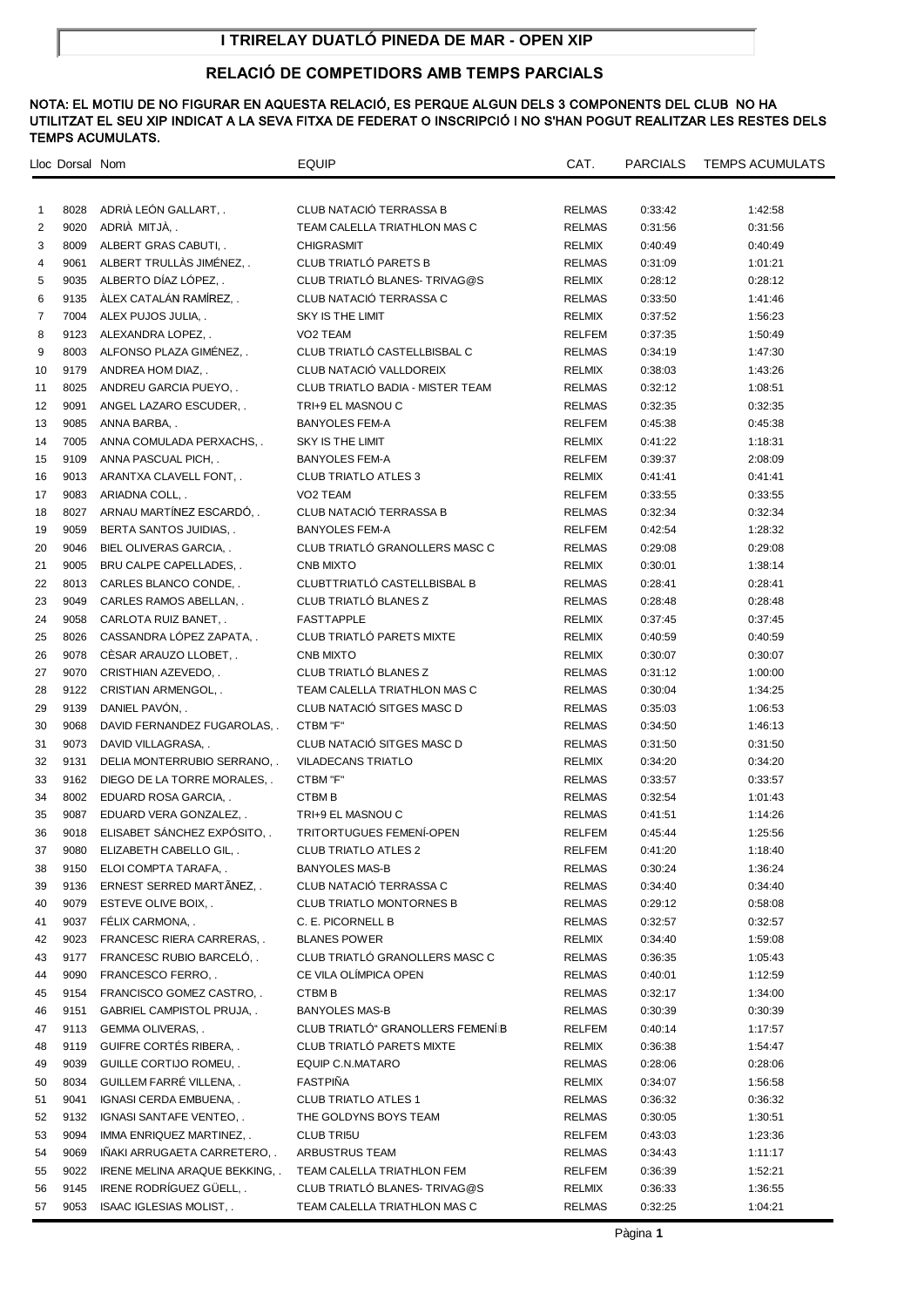|          | Lloc Dorsal Nom |                                                     | <b>EQUIP</b>                            | CAT.                           | PARCIALS           | <b>TEMPS ACUMULATS</b> |
|----------|-----------------|-----------------------------------------------------|-----------------------------------------|--------------------------------|--------------------|------------------------|
|          |                 |                                                     | CLUBTTRIATLÓ CASTELLBISBAL B            |                                |                    |                        |
| 58       | 9038<br>9104    | <b>ISIDRE OT PADILLA,.</b><br>IVAN CORONADO VACA, . | CH CERDANYOLA                           | <b>RELMAS</b><br><b>RELMIX</b> | 0:28:59<br>0:34:33 | 0:57:40<br>1:42:50     |
| 59<br>60 | 9102            | <b>IVET RUBIO COMAS</b>                             | CLUB TRIATLÓ" GRANOLLERS FEMENÍB        | <b>RELFEM</b>                  |                    | 0:37:43                |
| 61       | 7001            | JACOB ROMAN DURAN, .                                | CLUB NATACIÓ VALLDOREIX                 | <b>RELMIX</b>                  | 0:37:43<br>0:33:15 | 1:05:23                |
| 62       | 9176            | JAIME ESCOLANO FERNÁNDEZ,.                          | CLUB TRIATLÓ VALLIRANA                  | <b>RELMAS</b>                  | 0:33:14            | 0:33:14                |
|          |                 |                                                     |                                         |                                |                    |                        |
| 63       | 9043            | JAUME SALVADOR LÓPEZ,                               | THE GOLDYNS BOYS TEAM                   | <b>RELMAS</b>                  | 0:29:02            | 0:29:02                |
| 64       | 9029            | JAVIER FRANCO, .                                    | CLUB NATACIÓ SITGES MASC D              | <b>RELMAS</b>                  | 0:36:39            | 1:43:32                |
| 65       | 8029            | JAVIER GÜEMES HERAS                                 | <b>I3TRIATHLON</b>                      | <b>RELMIX</b>                  | 0:29:49            | 0:29:49                |
| 66       | 8010            | JAVIER HERRERA CONSTANS, .                          | ARBUSTRUS TEAM                          | <b>RELMAS</b>                  | 0:36:34            | 0:36:34                |
| 67       | 9155            | JESSICA ROJAS RODRÍGUEZ                             | <b>CLUB TRIATLO ATLES 2</b>             | RELFEM                         | 0:39:18            | 1:57:58                |
| 68       | 9138            | JESÚS JIMÉNEZ LUIS,.                                | CLUB TRIATLÓ BLANES Z                   | <b>RELMAS</b>                  | 0:31:44            | 1:31:44                |
| 69       | 9099            | JOAN ALARCON VILA, .                                | <b>CLUB TRIATLO MONTORNES B</b>         | <b>RELMAS</b>                  | 0:28:56            | 0:28:56                |
| 70       | 9167            | JOAN DE LA TORRE JIMÉNEZ,.                          | CLUB TRIATLÓ PARETS C                   | <b>RELMAS</b>                  | 0:32:31            | 1:00:33                |
| 71       | 9009            | JOEL BOSCH GUERRERO, .                              | TRIATLÓ GIRONA COSTA BRAVA TRADEINN B   | <b>RELMAS</b>                  | 0:32:39            | 1:34:23                |
| 72       | 9047            | JORDI BAUS, .                                       | C. E. PICORNELL B                       | <b>RELMAS</b>                  | 0:33:44            | 1:06:41                |
| 73       | 9034            | JORDI BOSCH ANDUIG, .                               | <b>CLUB TRIATLO MONTORNES B</b>         | <b>RELMAS</b>                  | 0:31:15            | 1:29:23                |
| 74       | 9036            | JORDI CANTÃ <sup>3</sup> CÃOSPEDES                  | <b>CTBMB</b>                            | <b>RELMAS</b>                  | 0:28:49            | 0:28:49                |
| 75       | 9168            | JORDI FORTIÀ BATALLÉ                                | TRIATLÓ GIRONA COSTA BRAVA TRADEINN B   | <b>RELMAS</b>                  | 0:32:00            | 1:01:44                |
| 76       | 7009            | JORDI OLIVERAS JANÉ                                 | CLUB TRIATLÓ GRANOLLERS MASC C          | <b>RELMAS</b>                  | 0:37:05            | 1:42:48                |
| 77       | 9044            | JOSE GONZALVEZ, .                                   | CLUB NATACIÓ SITGES MASC B              | <b>RELMAS</b>                  | 0:36:10            | 1:08:56                |
| 78       | 9095            | JOSEP CAMPRUBI, .                                   | CLUB NATACIÓ SITGES MASC B              | <b>RELMAS</b>                  | 0:34:17            | 1:43:13                |
| 79       | 9008            | JUANJO CARBALLO NAVARRO, .                          | CLUB TRIATLÓ PARETS B                   | <b>RELMAS</b>                  | 0:31:09            | 1:32:30                |
| 80       | 8032            | JUDIT TARRES MASSANES, .                            | CHALLENGE                               | <b>RELMIX</b>                  | 0:49:37            | 2:03:06                |
| 81       | 9098            | JUDIT ZARAGOZA RODRIGUEZ, .                         | C.N. MATARO B FEMENI                    | RELFEM                         | 0:34:58            | 0:34:58                |
| 82       | 8021            | JULIAN MATESANZ COPADO, .                           | CLUB TRIATLÓ CASTELLBISBAL C            | RELMAS                         | 0:41:08            | 1:13:11                |
| 83       | 8017            | LAIA MONTOLIU, .                                    | VO2 TEAM                                | RELFEM                         | 0:39:19            | 1:13:14                |
| 84       | 8006            | LAURA GIL CASQUETE, .                               | <b>CLUB TRI5U</b>                       | RELFEM                         | 0:43:29            | 2:07:05                |
| 85       | 9105            | LAURA JIMÉNEZ SIERRA,                               | <b>BLANES POWER</b>                     | <b>RELMIX</b>                  | 0:42:57            | 0:42:57                |
| 86       | 8018            | LAURA MONTANER CHULVI, .                            | TEAM CALELLA TRIATHLON FEM              | RELFEM                         | 0:37:33            | 1:15:42                |
| 87       | 9007            | LAUREANO PANISELLO GIL, .                           | <b>EQUIP C.N.MATARO</b>                 | <b>RELMAS</b>                  | 0:29:22            | 1:26:40                |
| 88       | 8007            | LAURENCE PRIGENT, .                                 | CTBM MIXTE A                            | <b>RELMIX</b>                  | 0:32:56            | 0:32:56                |
| 89       | 9031            | LIDIA PÉREZ RAMOS,                                  | TRITORTUGUES FEMENÍ-OPEN                | <b>RELFEM</b>                  | 0:40:12            | 0:40:12                |
| 90       | 9121            | LLUC VERDAGUER GIMFERRER, .                         | <b>BANYOLES MAS-B</b>                   | <b>RELMAS</b>                  | 0:35:21            | 1:06:00                |
| 91       | 9093            | LORENA MARMANEU GIL                                 | <b>FASTLEMON</b>                        | <b>RELMIX</b>                  | 0:37:27            | 1:17:41                |
| 92       | 9140            | LUCIANO FISCHER, .                                  | CLUB NATACIÓ SITGES MASC C              | <b>RELMAS</b>                  | 0:29:55            | 0:29:55                |
| 93       |                 | 8022 LUIS GRIMA REYES.                              | <b>CLUB TRIATLO BADIA - MISTER TEAM</b> | <b>RELMAS</b>                  | 0:36:39            | 0:36:39                |
| 94       |                 | 9011 MANEL MOLINA, .                                | C. E. PICORNELL B                       | <b>RELMAS</b>                  | 0:33:03            | 1:39:44                |
| 95       | 9086            | MARC ARRIAZA I BOSCH, .                             | CLUB TRIATLO BADIA - MISTER TEAM        | RELMAS                         | 0:31:17            | 1:40:08                |
| 96       | 9169            | MARC BASSA I GÓMEZ                                  | TRIATLO GIRONA COSTA BRAVA TRADEINN B   | RELMAS                         | 0:29:44            | 0:29:44                |
| 97       | 9141            | MARC GASPAR, .                                      | CLUB NATACIO SITGES MASC B              | <b>RELMAS</b>                  | 0:32:46            | 0:32:46                |
| 98       | 7011            | MARC GIL SORRIBES, .                                | <b>I3TRIATHLON</b>                      | RELMIX                         | 0:38:39            | 1:08:28                |
| 99       | 8001            | MARC LLONCH BLANQUE, .                              | CLUB NATACIÓ VALLDOREIX                 | RELMIX                         | 0:32:08            | 0:32:08                |
| 100      | 9137            | MARC MARTINEZ CEIJAS, .                             | CLUB NATACIÓ TERRASSA B                 | <b>RELMAS</b>                  | 0:36:42            | 1:09:16                |
| 101      | 7008            | MARC ORTEGA CACERES, .                              | ALL4SPORT                               | RELMAS                         | 0:13:06            | 0:40:16                |
| 102      | 9143            | MARC RUIZ JIMENEZ, .                                | CLUB TRIATLO BADIA - RUIZ TEAM          | RELMAS                         | 0:28:08            | 0:28:08                |
| 103      | 9144            | MARC TARROCH GARCIA, .                              | CLUB TRIATLÓ BLANES- TRIVAG@S           | RELMIX                         | 0:32:10            | 1:00:22                |
| 104      | 8005            | MARC VILAR CARDELLACH, .                            | <b>FASTTAPPLE</b>                       | RELMIX                         | 0:34:23            | 1:51:16                |
| 105      | 9173            | MARCEL CAMPRUBI PIJUAN, .                           | CNB MASCULINO                           | RELMAS                         | 0:29:48            | 1:28:06                |
| 106      | 9082            | MARIA CASTRO MARTÃ-NEZ,                             | CLUB TRIATLÓ" GRANOLLERS FEMENÍB        | RELFEM                         | 0:36:33            | 1:54:30                |
| 107      | 9130            | MARIA SANCHEZ CORTES, .                             | CLUB TRI5U                              | RELFEM                         | 0:40:33            | 0:40:33                |
| 108      | 9156            | MARIO FERNÁNDEZ GONZÁLEZ,.                          | <b>CLUB TRIATLO ATLES 1</b>             | RELMAS                         | 0:38:52            | 1:15:24                |
| 109      | 9027            | MARTA COSENO BOFILL, .                              | CNB MIXTO                               | RELMIX                         | 0:38:06            | 1:08:13                |
| 110      | 9103            | MARTÍN CÁRDENAS ACEDO, .                            | CTBM MIXTE A                            | RELMIX                         | 0:35:55            | 1:08:51                |
|          |                 |                                                     |                                         |                                |                    |                        |
| 111      | 9066            | MERCHE COMINO CASADO, .                             | CH CERDANYOLA                           | RELMIX                         | 0:37:49            | 1:08:17                |
| 112      | 9114            | MIGUEL ANGEL GARCÍA RODRÍGUE                        | CLUB TRIATLÓ PARETS C                   | RELMAS                         | 0:32:17            | 1:32:50                |
| 113      | 8004            | MIGUEL NOCELO ZARATE, .                             | CLUBTTRIATLÓ CASTELLBISBAL B            | RELMAS                         | 0:31:57            | 1:29:37                |
| 114      | 9106            | MIGUEL RUIZ, .                                      | CLUB NATACIÓ SITGES MASC C              | RELMAS                         | 0:31:38            | 1:01:33                |
| 115      | 9128            | MIREIA ALVAREZ MATALLANA, .                         | C.N. MATARO B FEMENI                    | RELFEM                         | 0:36:34            | 1:47:59                |
| 116      | 9032            | MONTSE VELA ROLDAN, .                               | CLUB TRIATLÓ PARETS MIXTE               | RELMIX                         | 0:37:10            | 1:18:09                |
| 117      | 9100            | NACHO ALCARAZ, .                                    | CLUB NATACIÓ SITGES MASC C              | RELMAS                         | 0:31:26            | 1:32:59                |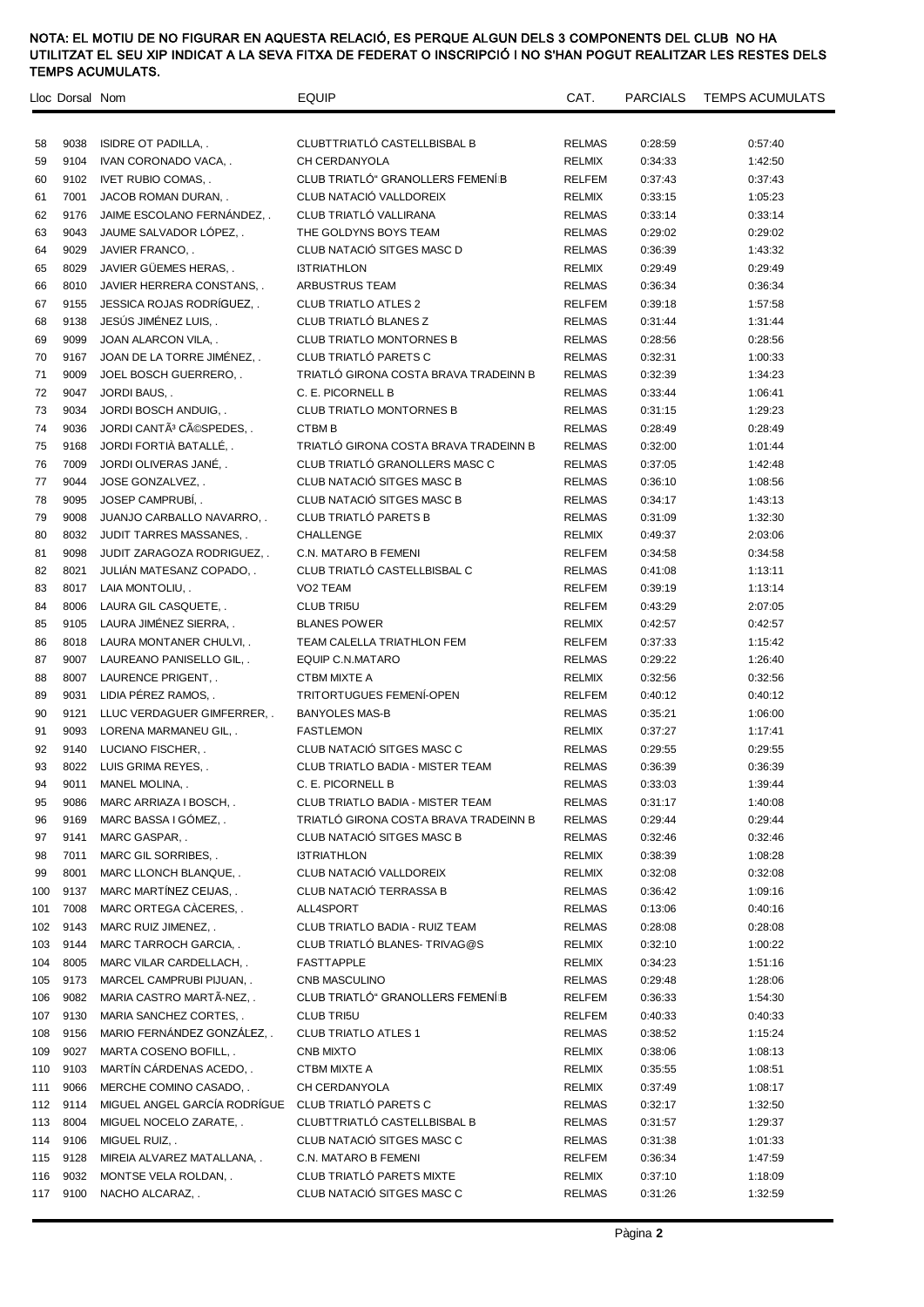|     | Lloc Dorsal Nom |                               | <b>EQUIP</b>                   | CAT.          | PARCIALS | <b>TEMPS ACUMULATS</b> |
|-----|-----------------|-------------------------------|--------------------------------|---------------|----------|------------------------|
|     |                 |                               |                                |               |          |                        |
| 118 | 7003            | NEUS RAMISA LOZANO, .         | <b>I3TRIATHLON</b>             | RELMIX        | 0:45:10  | 1:53:38                |
| 119 | 9065            | NICOLÁS ARAGÓN RODRIGUEZ      | CLUB TRIATLÓ VALLIRANA         | <b>RELMAS</b> | 0:30:52  | 1:04:06                |
| 120 | 9129            | NURIA BRUGUERA ROIG           | C.N. MATARO B FEMENI           | RELFEM        | 0:36:27  | 1:11:25                |
| 121 | 9003            | OLGA MARTIN RUBIO, .          | TEAM CALELLA TRIATHLON FEM     | RELFEM        | 0:38:09  | 0:38:09                |
| 122 | 9081            | ORIOL FARRE I BOSCH, .        | EQUIP C.N.MATARO               | <b>RELMAS</b> | 0:29:12  | 0:57:18                |
| 123 | 8011            | OSCAR CHILOECHES MARESMA, .   | <b>CHIGRASMIT</b>              | <b>RELMIX</b> | 0:35:57  | 1:58:31                |
| 124 | 8033            | OSCAR HERREA CONSTANS, .      | ARBUSTRUS TEAM                 | <b>RELMAS</b> | 0:33:40  | 1:44:57                |
| 125 | 9054            | OSCAR HINOJOSA IRANZO, .      | <b>FASTTRIATLON - JUNIOR</b>   | <b>RELMAS</b> | 0:36:05  | 1:07:03                |
| 126 | 9025            | PABLO MITJANS MANAU, .        | CLUB NATACIÓ TERRASSA C        | RELMAS        | 0:33:16  | 1:07:56                |
| 127 | 9076            | PEDRO AVELLO GOROSTIDI, .     | <b>FASTTRIATLON - JUNIOR</b>   | <b>RELMAS</b> | 1:00:11  | 2:07:14                |
| 128 | 9026            | PEDRO BERMUDEZ MARMOL, .      | CLUB TRIATLÓ PARETS C          | <b>RELMAS</b> | 0:28:02  | 0:28:02                |
| 129 | 8008            | PERE MUNNÉ VENTURA,           | CTBM "F"                       | <b>RELMAS</b> | 0:37:26  | 1:11:23                |
| 130 | 9077            | POL CLEMENTE GONZALEZ, .      | CNB MASCULINO                  | <b>RELMAS</b> | 0:29:27  | 0:58:18                |
| 131 | 9051            | RAFA BEAUS IRANZO, .          | <b>FASTTRIATLON - JUNIOR</b>   | <b>RELMAS</b> | 0:30:58  | 0:30:58                |
| 132 | 9108            | RAFAEL FORCADELL FARELL, .    | CNB MASCULINO                  | <b>RELMAS</b> | 0:28:51  | 0:28:51                |
| 133 | 8012            | RAFAEL RUIZ ROMERO, .         | CLUB TRIATLO BADIA - RUIZ TEAM | RELMAS        | 0:37:56  | 1:09:48                |
| 134 | 9115            | RAMON PEREZ LINDE, .          | CH CERDANYOLA                  | RELMIX        | 0:30:28  | 0:30:28                |
| 135 | 9107            | RAQUEL LLOP RáFALES,.         | <b>FASTLEMON</b>               | <b>RELMIX</b> | 0:40:14  | 0:40:14                |
| 136 | 9088            | RAQUEL SANTANO CARRETERO, .   | TRITORTUGUES FEMENÍ-OPEN       | <b>RELFEM</b> | 0:40:00  | 2:05:56                |
| 137 | 9017            | RAUL NUEVA FUENTES, .         | CLUB TRIATLÓ VALLIRANA         | <b>RELMAS</b> | 0:33:25  | 1:37:31                |
| 138 | 9097            | RAUL RUIZ JIMENEZ, .          | CLUB TRIATLO BADIA - RUIZ TEAM | <b>RELMAS</b> | 0:03:44  | 0:31:52                |
| 139 | 9028            | RICARD MORRAL FERNÁNDEZ, .    | CE VILA OLÍMPICA OPEN          | <b>RELMAS</b> | 0:36:04  | 1:49:03                |
| 140 | 9015            | ROBERT FLORES SERRANO, .      | <b>CLUB TRIATLO ATLES 1</b>    | <b>RELMAS</b> | 0:35:25  | 1:50:49                |
| 141 | 9040            | ROCÍO DELGADO GARRIDO, .      | <b>VILADECANS TRIATLO</b>      | <b>RELMIX</b> | 0:35:43  | 1:10:03                |
| 142 | 9161            | ROCIO TORRE RUIZ, .           | <b>FASTPIÑA</b>                | <b>RELMIX</b> | 0:41:07  | 1:22:51                |
| 143 | 9010            | ROGER CALSINA FIGOLS, .       | ALL4SPORT                      | <b>RELMAS</b> | 0:27:10  | 0:27:10                |
| 144 | 7007            | ROGER COMELLAS ESPELT, .      | ALL4SPORT                      | <b>RELMAS</b> | 0:54:20  | 1:34:36                |
| 145 | 9149            | ROQUE LOZANO CASTRO, .        | CE VILA OLÍMPICA OPEN          | <b>RELMAS</b> | 0:32:58  | 0:32:58                |
| 146 | 9062            | RUTH TARRES RODRIGUEZ, .      | CHALLENGE                      | <b>RELMIX</b> | 0:40:16  | 1:13:29                |
| 147 | 8024            | SANDRA MITJA ORTIZ, .         | <b>CHIGRASMIT</b>              | <b>RELMIX</b> | 0:41:45  | 1:22:34                |
| 148 | 9148            | SARA CASAS GARCIA, .          | <b>BLANES POWER</b>            | <b>RELMIX</b> | 0:41:31  | 1:24:28                |
| 149 | 8016            | SEBASTIA FERNÁNDEZ,           | CLUB TRIATLÓ CASTELLBISBAL C   | RELMAS        | 0:32:03  | 0:32:03                |
| 150 | 9019            | SERGI PRADO GARCIA, .         | TRI+9 EL MASNOU C              | <b>RELMAS</b> | 0:32:12  | 1:46:38                |
| 151 | 9163            | SERGI RODRIGUEZ GIMENEZ, .    | CHALLENGE                      | RELMIX        | 0:33:13  | 0:33:13                |
| 152 | 7006            | <b>SERGI TIBURCIO</b>         | SKY IS THE LIMIT               | <b>RELMIX</b> | 0:37:09  | 0:37:09                |
| 153 | 9012            | SERGIO CARA QUERO             | CLUB TRIATLÓ PARETS B          | <b>RELMAS</b> | 0:30:12  | 0:30:12                |
| 154 |                 | 8019 SERGIO ROMERA HERRAIZ,.  | CTBM MIXTE A                   | RELMIX        | 0:33:15  | 1:42:06                |
| 155 | 9160            | SILVIA RIAL VILAR, .          | <b>FASTPINA</b>                | <b>RELMIX</b> | 0:41:44  | 0:41:44                |
| 156 | 8031            | SUSANA DE LA FUENTE ROBLEDILL | FASTTAPPLE                     | <b>RELMIX</b> | 0:39:08  | 1:16:53                |
| 157 | 9067            | TXELL SOLER RODRIGO, .        | <b>CLUB TRIATLO ATLES 3</b>    | RELMIX        | 0:40:00  | 1:21:41                |
| 158 | 9064            | VICENÇ COMBALIA MARTÂNEZ, .   | <b>CLUB TRIATLO ATLES 3</b>    | RELMIX        | 0:35:48  | 1:57:29                |
| 159 | 9089            | VÍCTOR SÁNCHEZ CARDEÑOSO,.    | <b>VILADECANS TRIATLO</b>      | RELMIX        | 0:33:16  | 1:43:19                |
| 160 | 7002            | XAVI COROMINAS NAVARRETE, .   | <b>FASTLEMON</b>               | RELMIX        | 0:40:25  | 1:58:06                |
| 161 | 9133            | XAVIER CASTILLOMCMAHON, .     | THE GOLDYNS BOYS TEAM          | <b>RELMAS</b> | 0:31:44  | 1:00:46                |
| 162 | 9120            | YVONNE KONAN KÜHLMAN, .       | <b>CLUB TRIATLO ATLES 2</b>    | <b>RELFEM</b> | 0:37:20  | 0:37:20                |
|     |                 |                               |                                |               |          |                        |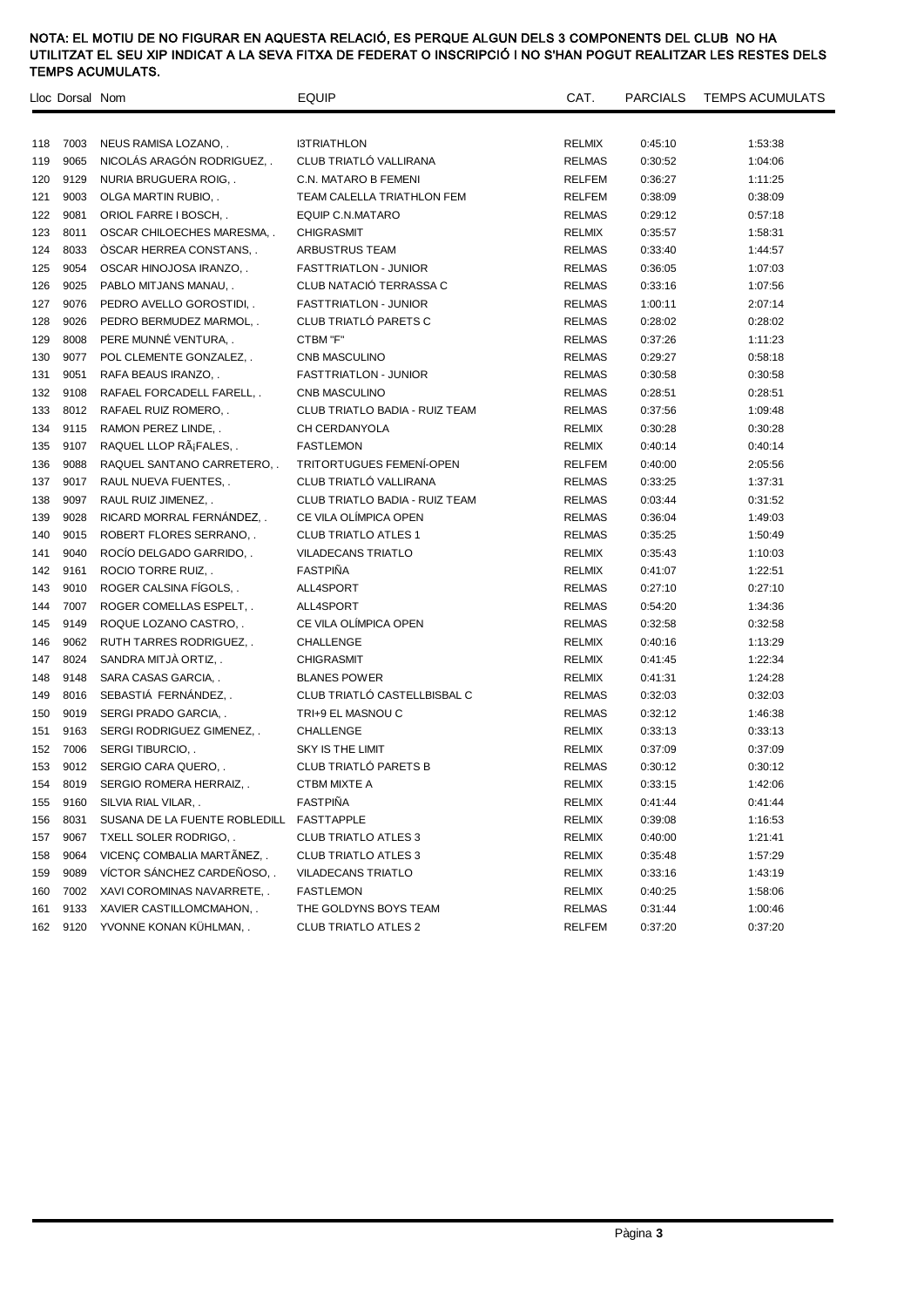# **I TRIRELAY DUATLÓ PINEDA DE MAR - OPEN XIP**

## **RELACIÓ DE COMPETIDORS AMB TEMPS PARCIALS PER CLUB**

|                | Lloc Dorsal Nom |                              | EQUIP                            | CAT.          | <b>PARCIALS</b> | <b>TEMPS ACUMULATS</b> |
|----------------|-----------------|------------------------------|----------------------------------|---------------|-----------------|------------------------|
|                |                 |                              |                                  |               |                 |                        |
|                |                 |                              |                                  |               |                 |                        |
| 1              | 9098            | JUDIT ZARAGOZA RODRIGUEZ     | C.N. MATARO B FEMENI             | RELFEM        | 0:34:58         | 0:34:58                |
| 2              | 9129            | NURIA BRUGUERA ROIG, .       | C.N. MATARO B FEMENI             | <b>RELFEM</b> | 0:36:27         | 1:11:25                |
| 3              | 9128            | MIREIA ALVAREZ MATALLANA, .  | C.N. MATARO B FEMENI             | RELFEM        | 0:36:34         | 1:47:59                |
| 4              | 9130            | MARIA SANCHEZ CORTES, .      | <b>CLUB TRI5U</b>                | <b>RELFEM</b> | 0:40:33         | 0:40:33                |
| 5              | 9094            | IMMA ENRIQUEZ MARTINEZ, .    | <b>CLUB TRI5U</b>                | <b>RELFEM</b> | 0:43:03         | 1:23:36                |
| 6              | 8006            | LAURA GIL CASQUETE, .        | <b>CLUB TRI5U</b>                | <b>RELFEM</b> | 0:43:29         | 2:07:05                |
| $\overline{7}$ | 9091            | ANGEL LAZARO ESCUDER         | TRI+9 EL MASNOU C                | <b>RELMAS</b> | 0:32:35         | 0:32:35                |
| 8              | 9087            | EDUARD VERA GONZALEZ, .      | TRI+9 EL MASNOU C                | <b>RELMAS</b> | 0:41:51         | 1:14:26                |
| 9              | 9019            | SERGI PRADO GARCIA           | TRI+9 EL MASNOU C                | <b>RELMAS</b> | 0:32:12         | 1:46:38                |
| 10             | 8026            | CASSANDRA LÓPEZ ZAPATA,      | CLUB TRIATLÓ PARETS MIXTE        | RELMIX        | 0:40:59         | 0:40:59                |
| 11             | 9032            | MONTSE VELA ROLDAN, .        | CLUB TRIATLÓ PARETS MIXTE        | RELMIX        | 0:37:10         | 1:18:09                |
| 12             | 9119            | GUIFRE CORTÉS RIBERA,.       | CLUB TRIATLÓ PARETS MIXTE        | RELMIX        | 0:36:38         | 1:54:47                |
| 13             | 9051            | RAFA BEAUS IRANZO, .         | <b>FASTTRIATLON - JUNIOR</b>     | <b>RELMAS</b> | 0:30:58         | 0:30:58                |
| 14             | 9054            | OSCAR HINOJOSA IRANZO, .     | <b>FASTTRIATLON - JUNIOR</b>     | <b>RELMAS</b> | 0:36:05         | 1:07:03                |
| 15             | 9076            | PEDRO AVELLO GOROSTIDI, .    | <b>FASTTRIATLON - JUNIOR</b>     | <b>RELMAS</b> | 1:00:11         | 2:07:14                |
| 16             | 9115            | RAMON PEREZ LINDE, .         | CH CERDANYOLA                    | RELMIX        | 0:30:28         | 0:30:28                |
| 17             | 9066            | MERCHE COMINO CASADO, .      | CH CERDANYOLA                    | RELMIX        | 0:37:49         | 1:08:17                |
| 18             | 9104            | IVAN CORONADO VACA           | CH CERDANYOLA                    | RELMIX        | 0:34:33         | 1:42:50                |
| 19             | 9131            | DELIA MONTERRUBIO SERRANO, . | <b>VILADECANS TRIATLO</b>        | RELMIX        | 0:34:20         | 0:34:20                |
| 20             | 9040            | ROCÍO DELGADO GARRIDO, .     | <b>VILADECANS TRIATLO</b>        | RELMIX        | 0:35:43         | 1:10:03                |
| 21             | 9089            | VÍCTOR SÁNCHEZ CARDEÑOSO     | <b>VILADECANS TRIATLO</b>        | RELMIX        | 0:33:16         | 1:43:19                |
| 22             | 9043            | JAUME SALVADOR LÓPEZ,        | THE GOLDYNS BOYS TEAM            | <b>RELMAS</b> | 0:29:02         | 0:29:02                |
| 23             | 9133            | XAVIER CASTILLOMCMAHON, .    | THE GOLDYNS BOYS TEAM            | <b>RELMAS</b> | 0:31:44         | 1:00:46                |
| 24             | 9132            | IGNASI SANTAFE VENTEO, .     | THE GOLDYNS BOYS TEAM            | <b>RELMAS</b> | 0:30:05         | 1:30:51                |
| 25             | 8016            | SEBASTIÁ FERNÁNDEZ,.         | CLUB TRIATLÓ CASTELLBISBAL C     | <b>RELMAS</b> | 0:32:03         | 0:32:03                |
| 26             | 8021            | JULIÁN MATESANZ COPADO, .    | CLUB TRIATLÓ CASTELLBISBAL C     | <b>RELMAS</b> | 0:41:08         | 1:13:11                |
| 27             | 8003            | ALFONSO PLAZA GIMÉNEZ, .     | CLUB TRIATLÓ CASTELLBISBAL C     | <b>RELMAS</b> | 0:34:19         | 1:47:30                |
| 28             | 9136            | ERNEST SERRED MARTÄNEZ,      | CLUB NATACIÓ TERRASSA C          | <b>RELMAS</b> | 0:34:40         | 0:34:40                |
| 29             | 9025            | PABLO MITJANS MANAU, .       | CLUB NATACIÓ TERRASSA C          | <b>RELMAS</b> | 0:33:16         | 1:07:56                |
| 30             | 9135            | ÁLEX CATALÁN RAMÍREZ,        | CLUB NATACIÓ TERRASSA C          | <b>RELMAS</b> | 0:33:50         | 1:41:46                |
| 31             | 8027            | ARNAU MARTÍNEZ ESCARDÓ,      | CLUB NATACIÓ TERRASSA B          | <b>RELMAS</b> | 0:32:34         | 0:32:34                |
| 32             | 9137            | MARC MARTINEZ CEIJAS, .      | CLUB NATACIÓ TERRASSA B          | <b>RELMAS</b> | 0:36:42         | 1:09:16                |
| 33             | 8028            | ADRIA LEÓN GALLART,          | CLUB NATACIÓ TERRASSA B          | <b>RELMAS</b> | 0:33:42         | 1:42:58                |
| 34             | 9049            | CARLES RAMOS ABELLAN, .      | CLUB TRIATLÓ BLANES Z            | <b>RELMAS</b> | 0:28:48         | 0:28:48                |
| 35             | 9070            | CRISTHIAN AZEVEDO, .         | CLUB TRIATLÓ BLANES Z            | <b>RELMAS</b> | 0:31:12         | 1:00:00                |
| 36             | 9138            | JESÚS JIMÉNEZ LUIS, .        | CLUB TRIATLÓ BLANES Z            | <b>RELMAS</b> | 0:31:44         | 1:31:44                |
| 37             |                 | 8013 CARLES BLANCO CONDE, .  | CLUBTTRIATLÓ CASTELLBISBAL B     | <b>RELMAS</b> | 0:28:41         | 0:28:41                |
| 38             | 9038            | ISIDRE OT PADILLA, .         | CLUBTTRIATLÓ CASTELLBISBAL B     | <b>RELMAS</b> | 0:28:59         | 0:57:40                |
| 39             | 8004            | MIGUEL NOCELO ZARATE, .      | CLUBTTRIATLO CASTELLBISBAL B     | RELMAS        | 0:31:57         | 1:29:37                |
| 40             | 9073            | DAVID VILLAGRASA, .          | CLUB NATACIO SITGES MASC D       | RELMAS        | 0:31:50         | 0:31:50                |
| 41             | 9139            | DANIEL PAVÓN,.               | CLUB NATACIÓ SITGES MASC D       | <b>RELMAS</b> | 0:35:03         | 1:06:53                |
| 42             | 9029            | JAVIER FRANCO, .             | CLUB NATACIO SITGES MASC D       | <b>RELMAS</b> | 0:36:39         | 1:43:32                |
| 43             | 9140            | LUCIANO FISCHER, .           | CLUB NATACIÓ SITGES MASC C       | <b>RELMAS</b> | 0:29:55         | 0:29:55                |
| 44             | 9106            | MIGUEL RUIZ, .               | CLUB NATACIÓ SITGES MASC C       | <b>RELMAS</b> | 0:31:38         | 1:01:33                |
| 45             | 9100            | NACHO ALCARAZ, .             | CLUB NATACIÓ SITGES MASC C       | <b>RELMAS</b> | 0:31:26         | 1:32:59                |
| 46             | 9141            | MARC GASPAR, .               | CLUB NATACIÓ SITGES MASC B       | <b>RELMAS</b> | 0:32:46         | 0:32:46                |
| 47             | 9044            | JOSE GONZALVEZ, .            | CLUB NATACIÓ SITGES MASC B       | <b>RELMAS</b> | 0:36:10         | 1:08:56                |
| 48             | 9095            | JOSEP CAMPRUBI, .            | CLUB NATACIÓ SITGES MASC B       | <b>RELMAS</b> | 0:34:17         | 1:43:13                |
| 49             | 8022            | LUIS GRIMA REYES, .          | CLUB TRIATLO BADIA - MISTER TEAM | <b>RELMAS</b> | 0:36:39         | 0:36:39                |
| 50             | 8025            | ANDREU GARCIA PUEYO, .       | CLUB TRIATLO BADIA - MISTER TEAM | <b>RELMAS</b> | 0:32:12         | 1:08:51                |
| 51             | 9086            | MARC ARRIAZA I BOSCH, .      | CLUB TRIATLO BADIA - MISTER TEAM | RELMAS        | 0:31:17         | 1:40:08                |
| 52             | 9143            | MARC RUIZ JIMENEZ, .         | CLUB TRIATLO BADIA - RUIZ TEAM   | <b>RELMAS</b> | 0:28:08         | 0:28:08                |
| 53             | 9097            | RAUL RUIZ JIMENEZ, .         | CLUB TRIATLO BADIA - RUIZ TEAM   | <b>RELMAS</b> | 0:03:44         | 0:31:52                |
| 54             | 8012            | RAFAEL RUIZ ROMERO, .        | CLUB TRIATLO BADIA - RUIZ TEAM   | <b>RELMAS</b> | 0:37:56         | 1:09:48                |
| 55             | 9012            | SERGIO CARA QUERO, .         | <b>CLUB TRIATLO PARETS B</b>     | <b>RELMAS</b> | 0:30:12         | 0:30:12                |
| 56             | 9061            | ALBERT TRULLAS JIMÉNEZ,      | CLUB TRIATLÓ PARETS B            | <b>RELMAS</b> | 0:31:09         | 1:01:21                |
| 57             | 9008            | JUANJO CARBALLO NAVARRO,     | <b>CLUB TRIATLÓ PARETS B</b>     | <b>RELMAS</b> | 0:31:09         | 1:32:30                |
|                |                 |                              |                                  |               |                 |                        |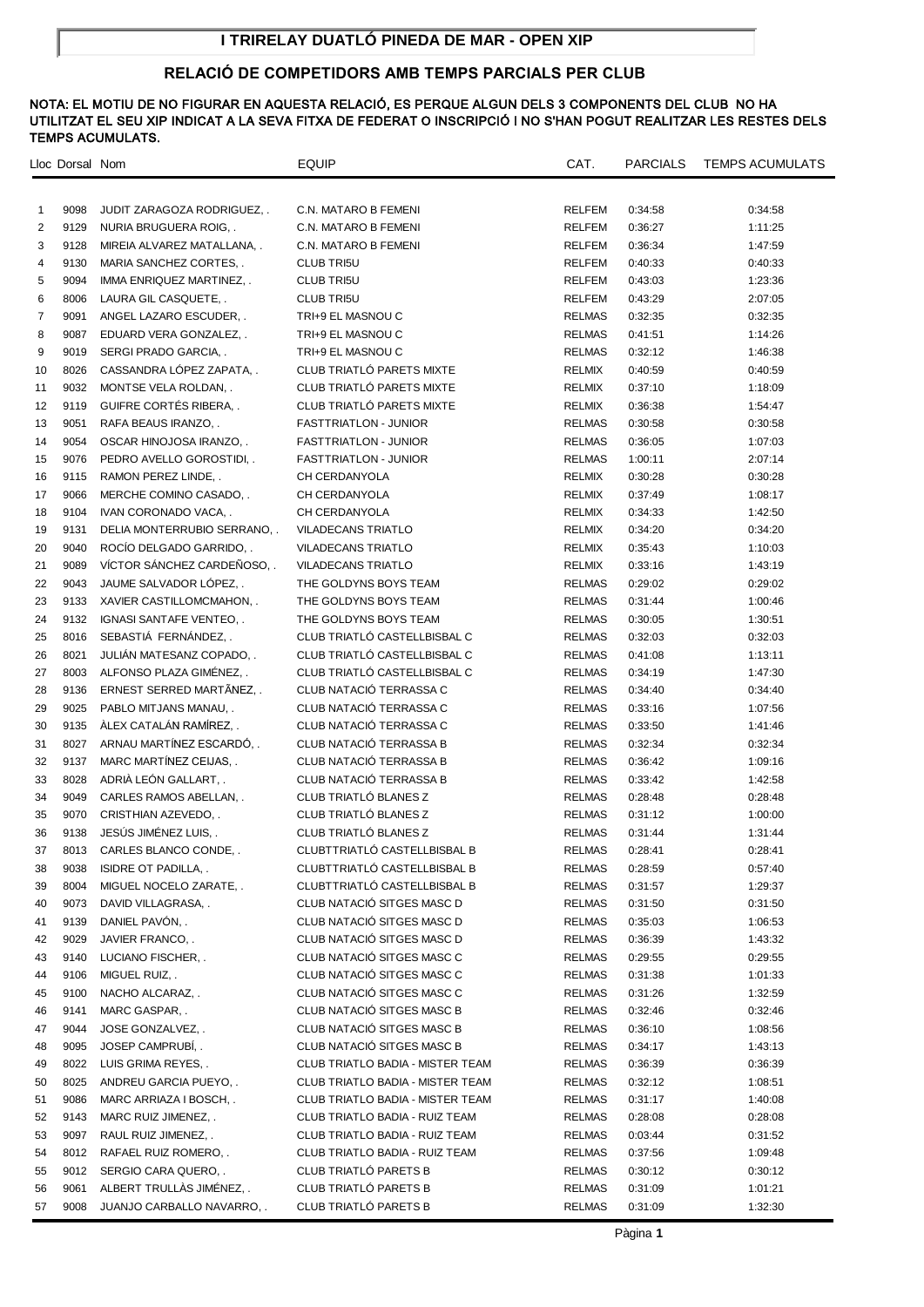|     | Lloc Dorsal Nom |                                          | <b>EQUIP</b>                    | CAT.          |         | PARCIALS TEMPS ACUMULATS |
|-----|-----------------|------------------------------------------|---------------------------------|---------------|---------|--------------------------|
|     |                 |                                          |                                 |               |         |                          |
| 58  | 7006            | SERGI TIBURCIO, .                        | SKY IS THE LIMIT                | <b>RELMIX</b> | 0:37:09 | 0:37:09                  |
| 59  | 7005            | ANNA COMULADA PERXACHS, .                | <b>SKY IS THE LIMIT</b>         | <b>RELMIX</b> | 0:41:22 | 1:18:31                  |
| 60  | 7004            | ALEX PUJOS JULIA                         | <b>SKY IS THE LIMIT</b>         | <b>RELMIX</b> | 0:37:52 | 1:56:23                  |
| 61  | 9035            | ALBERTO DÍAZ LÓPEZ,.                     | CLUB TRIATLO BLANES- TRIVAG@S   | <b>RELMIX</b> | 0:28:12 | 0:28:12                  |
| 62  | 9144            | MARC TARROCH GARCIA, .                   | CLUB TRIATLÓ BLANES- TRIVAG@S   | <b>RELMIX</b> | 0:32:10 | 1:00:22                  |
| 63  | 9145            | IRENE RODRÍGUEZ GÜELL,.                  | CLUB TRIATLÓ BLANES- TRIVAG@S   | <b>RELMIX</b> | 0:36:33 | 1:36:55                  |
| 64  | 9105            | LAURA JIMÉNEZ SIERRA,.                   | <b>BLANES POWER</b>             | <b>RELMIX</b> | 0:42:57 | 0:42:57                  |
| 65  | 9148            | SARA CASAS GARCIA, .                     | <b>BLANES POWER</b>             | <b>RELMIX</b> | 0:41:31 | 1:24:28                  |
| 66  | 9023            | FRANCESC RIERA CARRERAS, .               | <b>BLANES POWER</b>             | <b>RELMIX</b> | 0:34:40 | 1:59:08                  |
| 67  | 9149            | ROQUE LOZANO CASTRO, .                   | CE VILA OLÍMPICA OPEN           | <b>RELMAS</b> | 0:32:58 | 0:32:58                  |
| 68  | 9090            | FRANCESCO FERRO,.                        | CE VILA OLÍMPICA OPEN           | <b>RELMAS</b> | 0:40:01 | 1:12:59                  |
| 69  | 9028            | RICARD MORRAL FERNANDEZ,.                | CE VILA OLÍMPICA OPEN           | <b>RELMAS</b> | 0:36:04 | 1:49:03                  |
| 70  | 9151            | <b>GABRIEL CAMPISTOL PRUJA,</b>          | <b>BANYOLES MAS-B</b>           | <b>RELMAS</b> | 0:30:39 | 0:30:39                  |
| 71  | 9121            | LLUC VERDAGUER GIMFERRER, .              | <b>BANYOLES MAS-B</b>           | <b>RELMAS</b> | 0:35:21 | 1:06:00                  |
| 72  | 9150            | ELOI COMPTA TARAFA,                      | <b>BANYOLES MAS-B</b>           | <b>RELMAS</b> | 0:30:24 | 1:36:24                  |
| 73  | 9085            | ANNA BARBA, .                            | <b>BANYOLES FEM-A</b>           | <b>RELFEM</b> | 0:45:38 | 0:45:38                  |
| 74  | 9059            | BERTA SANTOS JUIDIAS, .                  | <b>BANYOLES FEM-A</b>           | <b>RELFEM</b> | 0:42:54 | 1:28:32                  |
| 75  | 9109            | ANNA PASCUAL PICH                        | <b>BANYOLES FEM-A</b>           | <b>RELFEM</b> | 0:39:37 | 2:08:09                  |
| 76  | 9099            | JOAN ALARCON VILA, .                     | <b>CLUB TRIATLO MONTORNES B</b> | <b>RELMAS</b> | 0:28:56 | 0:28:56                  |
| 77  | 9079            | ESTEVE OLIVE BOIX, .                     | <b>CLUB TRIATLO MONTORNES B</b> | <b>RELMAS</b> | 0:29:12 | 0:58:08                  |
| 78  | 9034            | JORDI BOSCH ANDUIG, .                    | <b>CLUB TRIATLO MONTORNES B</b> | <b>RELMAS</b> | 0:31:15 | 1:29:23                  |
| 79  | 9010            | ROGER CALSINA FIGOLS                     | ALL4SPORT                       | <b>RELMAS</b> | 0:27:10 | 0:27:10                  |
| 80  | 7008            | MARC ORTEGA CACERES                      | ALL4SPORT                       | <b>RELMAS</b> | 0:13:06 | 0:40:16                  |
| 81  | 7007            | ROGER COMELLAS ESPELT, .                 | ALL4SPORT                       | <b>RELMAS</b> | 0:54:20 | 1:34:36                  |
| 82  | 9107            | RAQUEL LLOP RáFALES,.                    | <b>FASTLEMON</b>                | <b>RELMIX</b> | 0:40:14 | 0:40:14                  |
| 83  | 9093            | LORENA MARMANEU GIL, .                   | <b>FASTLEMON</b>                | <b>RELMIX</b> | 0:37:27 | 1:17:41                  |
| 84  | 7002            | XAVI COROMINAS NAVARRETE, .              | <b>FASTLEMON</b>                | RELMIX        | 0:40:25 | 1:58:06                  |
| 85  | 9036            | JORDI CANTÃ <sup>3</sup> CÃOSPEDES, .    | CTBM B                          | <b>RELMAS</b> | 0:28:49 | 0:28:49                  |
| 86  | 8002            | EDUARD ROSA GARCIA, .                    | <b>CTBMB</b>                    | <b>RELMAS</b> | 0:32:54 | 1:01:43                  |
| 87  | 9154            | FRANCISCO GOMEZ CASTRO, .                | <b>CTBMB</b>                    | <b>RELMAS</b> | 0:32:17 | 1:34:00                  |
| 88  | 9037            | FÉLIX CARMONA, .                         | C. E. PICORNELL B               | <b>RELMAS</b> | 0:32:57 | 0:32:57                  |
| 89  | 9047            | JORDI BAUS, .                            | C. E. PICORNELL B               | <b>RELMAS</b> | 0:33:44 | 1:06:41                  |
| 90  | 9011            | MANEL MOLINA, .                          | C. E. PICORNELL B               | <b>RELMAS</b> | 0:33:03 | 1:39:44                  |
| 91  | 8007            | LAURENCE PRIGENT, .                      | <b>CTBM MIXTE A</b>             | RELMIX        | 0:32:56 | 0:32:56                  |
| 92  | 9103            | MARTÍN CÁRDENAS ACEDO, .                 | <b>CTBM MIXTE A</b>             | <b>RELMIX</b> | 0:35:55 | 1:08:51                  |
| 93  | 8019            | SERGIO ROMERA HERRAIZ,                   | <b>CTBM MIXTE A</b>             | <b>RELMIX</b> | 0:33:15 | 1:42:06                  |
| 94  | 8010            | JAVIER HERRERA CONSTANS, .               | ARBUSTRUS TEAM                  | <b>RELMAS</b> | 0:36:34 | 0:36:34                  |
| 95  | 9069            | INAKI ARRUGAETA CARRETERO, .             | ARBUSTRUS TEAM                  | <b>RELMAS</b> | 0:34:43 | 1:11:17                  |
| 96  | 8033            | ÓSCAR HERREA CONSTANS                    | ARBUSTRUS TEAM                  | <b>RELMAS</b> | 0:33:40 | 1:44:57                  |
| 97  | 9013            | ARANTXA CLAVELL FONT, .                  | <b>CLUB TRIATLO ATLES 3</b>     | RELMIX        | 0:41:41 | 0:41:41                  |
| 98  | 9067            | <b>TXELL SOLER RODRIGO,</b>              | <b>CLUB TRIATLO ATLES 3</b>     | <b>RELMIX</b> | 0:40:00 | 1:21:41                  |
| 99  | 9064            | VICENÇ COMBALIA MARTÂNEZ,.               | <b>CLUB TRIATLO ATLES 3</b>     | <b>RELMIX</b> | 0:35:48 | 1:57:29                  |
| 100 | 9120            | YVONNE KONAN KÜHLMAN,                    | <b>CLUB TRIATLO ATLES 2</b>     | RELFEM        | 0:37:20 | 0:37:20                  |
| 101 | 9080            | ELIZABETH CABELLO GIL, .                 | <b>CLUB TRIATLO ATLES 2</b>     | RELFEM        | 0:41:20 | 1:18:40                  |
| 102 | 9155            | JESSICA ROJAS RODRÍGUEZ,.                | <b>CLUB TRIATLO ATLES 2</b>     | <b>RELFEM</b> | 0:39:18 | 1:57:58                  |
| 103 | 9041            | IGNASI CERDA EMBUENA, .                  | <b>CLUB TRIATLO ATLES 1</b>     | <b>RELMAS</b> | 0:36:32 | 0:36:32                  |
| 104 | 9156            | MARIO FERNÁNDEZ GONZÁLEZ,                | <b>CLUB TRIATLO ATLES 1</b>     | <b>RELMAS</b> | 0:38:52 | 1:15:24                  |
| 105 | 9015            | ROBERT FLORES SERRANO, .                 | <b>CLUB TRIATLO ATLES 1</b>     | <b>RELMAS</b> | 0:35:25 | 1:50:49                  |
| 106 | 9160            | SILVIA RIAL VILAR, .                     | <b>FASTPINA</b>                 | RELMIX        | 0:41:44 | 0:41:44                  |
| 107 | 9161            | ROCIO TORRE RUIZ, .                      | <b>FASTPINA</b>                 | <b>RELMIX</b> | 0:41:07 | 1:22:51                  |
| 108 | 8034            | GUILLEM FARRÉ VILLENA,                   | <b>FASTPIÑA</b>                 | RELMIX        | 0:34:07 | 1:56:58                  |
| 109 | 9162            | DIEGO DE LA TORRE MORALES, .             | CTBM "F"                        | <b>RELMAS</b> | 0:33:57 | 0:33:57                  |
| 110 | 8008            | PERE MUNNÉ VENTURA, .                    | CTBM "F"                        | <b>RELMAS</b> | 0:37:26 | 1:11:23                  |
| 111 | 9068            | DAVID FERNANDEZ FUGAROLAS, .             | CTBM "F"                        | <b>RELMAS</b> | 0:34:50 | 1:46:13                  |
| 112 | 9058            | CARLOTA RUIZ BANET, .                    | FASTTAPPLE                      | RELMIX        | 0:37:45 | 0:37:45                  |
| 113 | 8031            | SUSANA DE LA FUENTE ROBLEDILL FASTTAPPLE |                                 | RELMIX        | 0:39:08 | 1:16:53                  |
| 114 | 8005            | MARC VILAR CARDELLACH, .                 | FASTTAPPLE                      | RELMIX        | 0:34:23 | 1:51:16                  |
| 115 | 9163            | SERGI RODRIGUEZ GIMENEZ, .               | CHALLENGE                       | RELMIX        | 0:33:13 | 0:33:13                  |
| 116 | 9062            | RUTH TARRES RODRIGUEZ, .                 | CHALLENGE                       | RELMIX        | 0:40:16 | 1:13:29                  |
| 117 | 8032            | JUDIT TARRES MASSANES, .                 | CHALLENGE                       | RELMIX        | 0:49:37 | 2:03:06                  |
|     |                 |                                          |                                 |               |         |                          |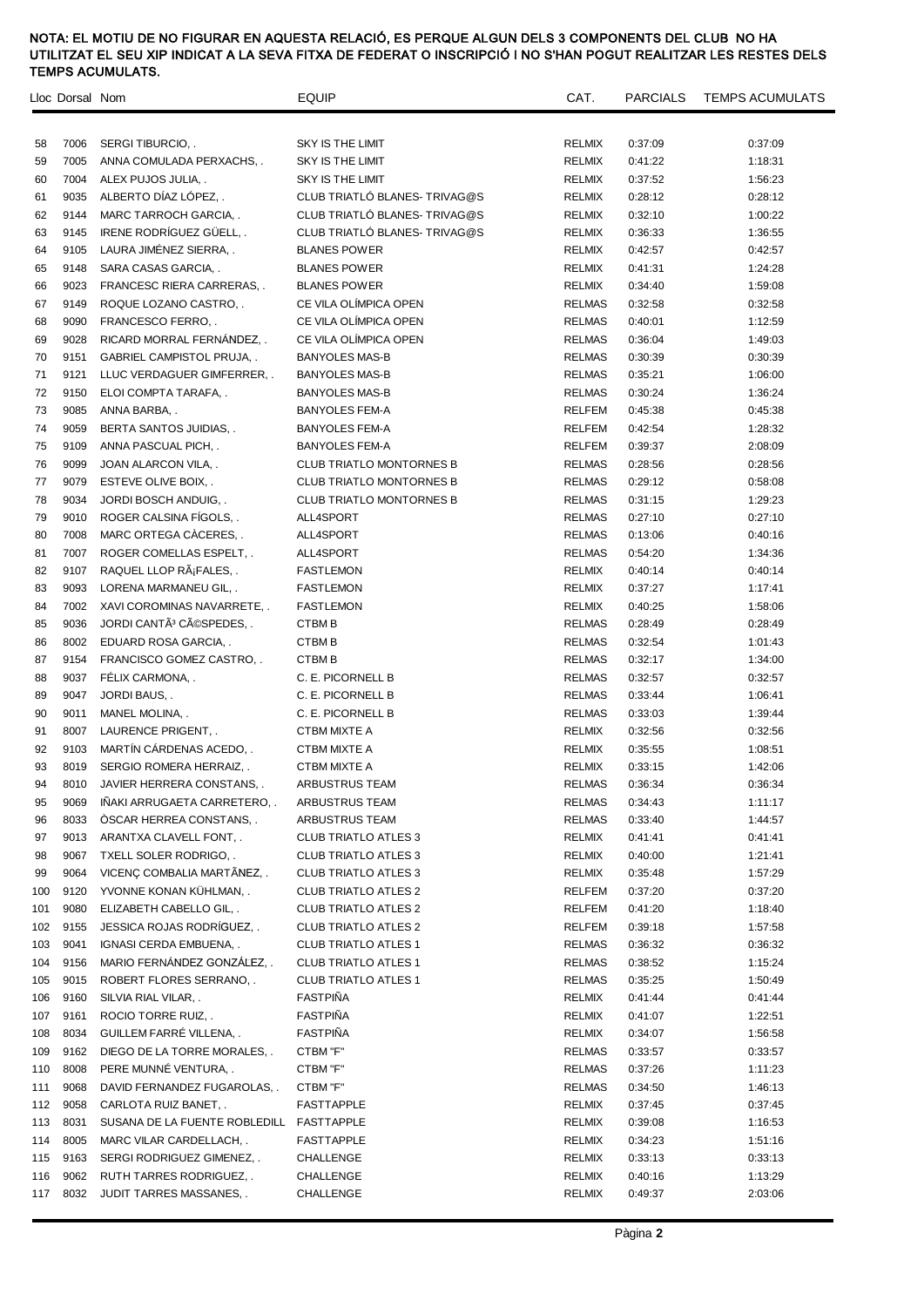|     | Lloc Dorsal Nom |                                    | <b>EQUIP</b>                          | CAT.          | <b>PARCIALS</b> | <b>TEMPS ACUMULATS</b> |
|-----|-----------------|------------------------------------|---------------------------------------|---------------|-----------------|------------------------|
|     |                 |                                    |                                       |               |                 |                        |
| 118 | 9083            | ARIADNA COLL, .                    | VO2 TEAM                              | <b>RELFEM</b> | 0:33:55         | 0:33:55                |
| 119 | 8017            | LAIA MONTOLIU, .                   | VO2 TEAM                              | <b>RELFEM</b> | 0:39:19         | 1:13:14                |
| 120 | 9123            | ALEXANDRA LOPEZ, .                 | VO2 TEAM                              | <b>RELFEM</b> | 0:37:35         | 1:50:49                |
| 121 | 9026            | PEDRO BERMUDEZ MARMOL, .           | CLUB TRIATLÓ PARETS C                 | <b>RELMAS</b> | 0:28:02         | 0:28:02                |
| 122 | 9167            | JOAN DE LA TORRE JIMÉNEZ,          | CLUB TRIATLÓ PARETS C                 | <b>RELMAS</b> | 0:32:31         | 1:00:33                |
| 123 | 9114            | MIGUEL ANGEL GARCÍA RODRÍGUE       | CLUB TRIATLÓ PARETS C                 | <b>RELMAS</b> | 0:32:17         | 1:32:50                |
| 124 | 9031            | LIDIA PÉREZ RAMOS,.                | TRITORTUGUES FEMENÍ-OPEN              | <b>RELFEM</b> | 0:40:12         | 0:40:12                |
| 125 | 9018            | ELISABET SÁNCHEZ EXPÓSITO          | <b>TRITORTUGUES FEMENÍ-OPEN</b>       | <b>RELFEM</b> | 0:45:44         | 1:25:56                |
| 126 | 9088            | RAQUEL SANTANO CARRETERO, .        | TRITORTUGUES FEMENÍ-OPEN              | <b>RELFEM</b> | 0:40:00         | 2:05:56                |
| 127 | 9169            | MARC BASSA I GÓMEZ,.               | TRIATLÓ GIRONA COSTA BRAVA TRADEINN B | <b>RELMAS</b> | 0:29:44         | 0:29:44                |
| 128 | 9168            | JORDI FORTIÀ BATALLÉ,              | TRIATLÓ GIRONA COSTA BRAVA TRADEINN B | <b>RELMAS</b> | 0:32:00         | 1:01:44                |
| 129 | 9009            | JOEL BOSCH GUERRERO, .             | TRIATLÓ GIRONA COSTA BRAVA TRADEINN B | <b>RELMAS</b> | 0:32:39         | 1:34:23                |
| 130 | 9003            | OLGA MARTIN RUBIO, .               | TEAM CALELLA TRIATHLON FEM            | RELFEM        | 0:38:09         | 0:38:09                |
| 131 | 8018            | LAURA MONTANER CHULVI, .           | TEAM CALELLA TRIATHLON FEM            | <b>RELFEM</b> | 0:37:33         | 1:15:42                |
| 132 | 9022            | <b>IRENE MELINA ARAQUE BEKKING</b> | TEAM CALELLA TRIATHLON FEM            | <b>RELFEM</b> | 0:36:39         | 1:52:21                |
| 133 | 9020            | ADRIÀ MITJÀ,.                      | TEAM CALELLA TRIATHLON MAS C          | <b>RELMAS</b> | 0:31:56         | 0:31:56                |
| 134 | 9053            | ISAAC IGLESIAS MOLIST, .           | TEAM CALELLA TRIATHLON MAS C          | <b>RELMAS</b> | 0:32:25         | 1:04:21                |
| 135 | 9122            | CRISTIAN ARMENGOL, .               | TEAM CALELLA TRIATHLON MAS C          | <b>RELMAS</b> | 0:30:04         | 1:34:25                |
| 136 | 9078            | CÉSAR ARAUZO LLOBET,               | CNB MIXTO                             | RELMIX        | 0:30:07         | 0:30:07                |
| 137 | 9027            | MARTA COSENO BOFILL, .             | <b>CNB MIXTO</b>                      | <b>RELMIX</b> | 0:38:06         | 1:08:13                |
| 138 | 9005            | BRU CALPE CAPELLADES, .            | <b>CNB MIXTO</b>                      | RELMIX        | 0:30:01         | 1:38:14                |
| 139 | 9108            | RAFAEL FORCADELL FARELL, .         | CNB MASCULINO                         | <b>RELMAS</b> | 0:28:51         | 0:28:51                |
| 140 | 9077            | POL CLEMENTE GONZALEZ, .           | CNB MASCULINO                         | <b>RELMAS</b> | 0:29:27         | 0:58:18                |
| 141 | 9173            | MARCEL CAMPRUBI PIJUAN, .          | CNB MASCULINO                         | <b>RELMAS</b> | 0:29:48         | 1:28:06                |
| 142 | 8029            | JAVIER GUEMES HERAS, .             | <b>I3TRIATHLON</b>                    | RELMIX        | 0:29:49         | 0:29:49                |
| 143 | 7011            | MARC GIL SORRIBES, .               | <b>I3TRIATHLON</b>                    | RELMIX        | 0:38:39         | 1:08:28                |
| 144 | 7003            | NEUS RAMISA LOZANO, .              | <b>I3TRIATHLON</b>                    | RELMIX        | 0:45:10         | 1:53:38                |
| 145 | 8009            | ALBERT GRAS CABUTI, .              | CHIGRASMIT                            | <b>RELMIX</b> | 0:40:49         | 0:40:49                |
| 146 | 8024            | SANDRA MITJA ORTIZ, .              | <b>CHIGRASMIT</b>                     | <b>RELMIX</b> | 0:41:45         | 1:22:34                |
| 147 | 8011            | OSCAR CHILOECHES MARESMA, .        | CHIGRASMIT                            | <b>RELMIX</b> | 0:35:57         | 1:58:31                |
| 148 | 9039            | GUILLE CORTIJO ROMEU, .            | EQUIP C.N.MATARO                      | <b>RELMAS</b> | 0:28:06         | 0:28:06                |
| 149 | 9081            | ORIOL FARRE I BOSCH, .             | EQUIP C.N.MATARO                      | <b>RELMAS</b> | 0:29:12         | 0:57:18                |
| 150 | 9007            | LAUREANO PANISELLO GIL, .          | EQUIP C.N.MATARO                      | <b>RELMAS</b> | 0:29:22         | 1:26:40                |
| 151 | 9102            | <b>IVET RUBIO COMAS,.</b>          | CLUB TRIATLÓ" GRANOLLERS FEMENIB      | <b>RELFEM</b> | 0:37:43         | 0:37:43                |
| 152 | 9113            | <b>GEMMA OLIVERAS,</b>             | CLUB TRIATLÓ" GRANOLLERS FEMENÍB      | <b>RELFEM</b> | 0:40:14         | 1:17:57                |
| 153 | 9082            | MARIA CASTRO MARTÃ-NEZ             | CLUB TRIATLÓ" GRANOLLERS FEMENIB      | <b>RELFEM</b> | 0:36:33         | 1:54:30                |
| 154 | 9176            | JAIME ESCOLANO FERNÁNDEZ,          | CLUB TRIATLÓ VALLIRANA                | <b>RELMAS</b> | 0:33:14         | 0:33:14                |
| 155 | 9065            | NICOLÁS ARAGÓN RODRIGUEZ,.         | CLUB TRIATLÓ VALLIRANA                | <b>RELMAS</b> | 0:30:52         | 1:04:06                |
| 156 | 9017            | RAUL NUEVA FUENTES, .              | CLUB TRIATLÓ VALLIRANA                | <b>RELMAS</b> | 0:33:25         | 1:37:31                |
| 157 | 9046            | BIEL OLIVERAS GARCIA, .            | CLUB TRIATLÓ GRANOLLERS MASC C        | RELMAS        | 0:29:08         | 0:29:08                |
| 158 | 9177            | FRANCESC RUBIO BARCELO, .          | CLUB TRIATLÓ GRANOLLERS MASC C        | RELMAS        | 0:36:35         | 1:05:43                |
| 159 | 7009            | JORDI OLIVERAS JANÉ,               | CLUB TRIATLÓ GRANOLLERS MASC C        | <b>RELMAS</b> | 0:37:05         | 1:42:48                |
| 160 | 8001            | MARC LLONCH BLANQUE, .             | CLUB NATACIÓ VALLDOREIX               | RELMIX        | 0:32:08         | 0:32:08                |
| 161 | 7001            | JACOB ROMAN DURAN, .               | CLUB NATACIÓ VALLDOREIX               | RELMIX        | 0:33:15         | 1:05:23                |
| 162 | 9179            | ANDREA HOM DIAZ, .                 | CLUB NATACIÓ VALLDOREIX               | <b>RELMIX</b> | 0:38:03         | 1:43:26                |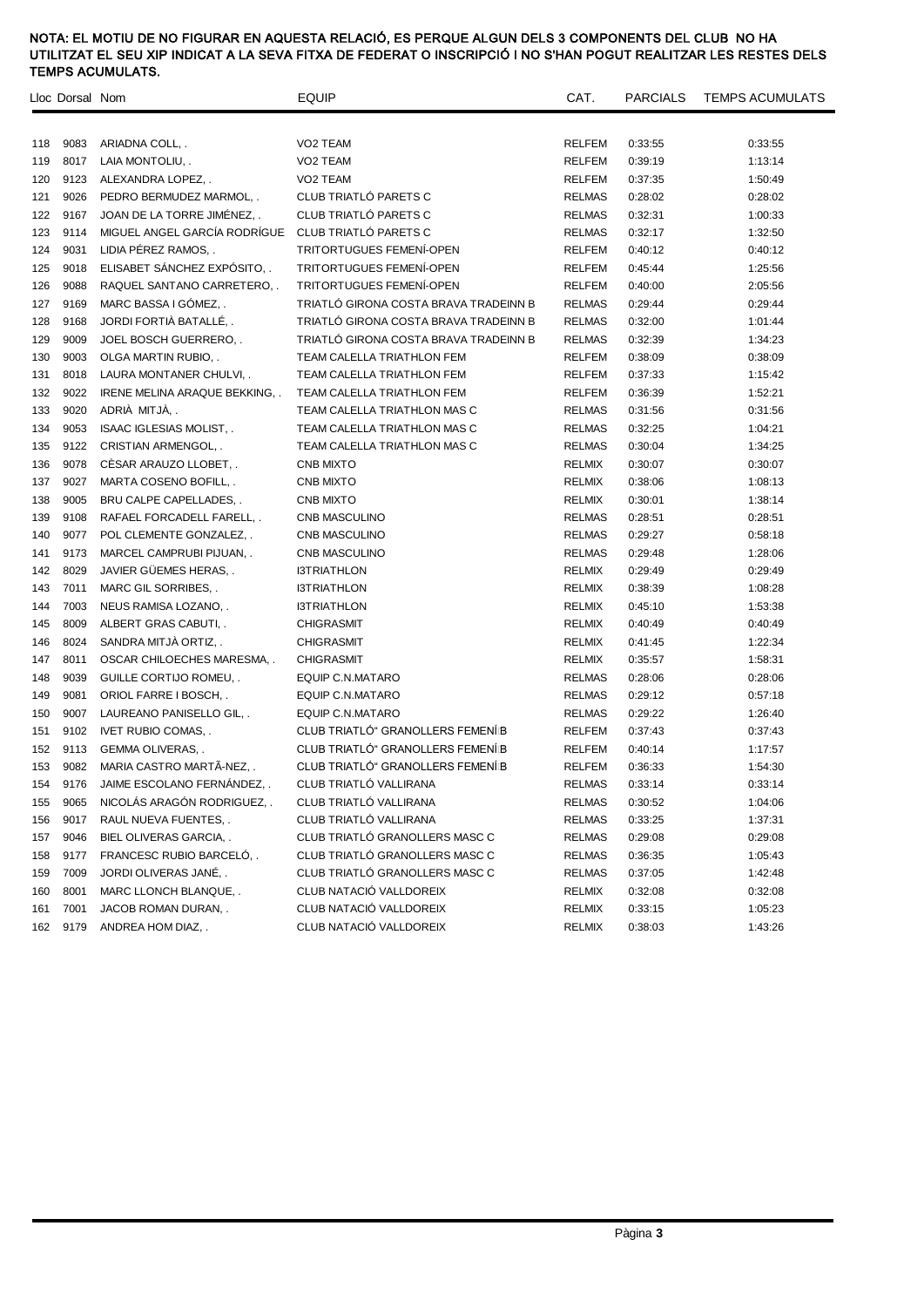# **I TRIRELAY DUATLÓ PINEDA DE MAR - OPEN XIP**

# **RELACIÓ DE CLUBS AMB TEMPS ACUMULATS**

| <b>NOM</b>                    | <b>CLUB</b>                       | <b>TEMPS ACUMULATS</b> |
|-------------------------------|-----------------------------------|------------------------|
| JAVIER CASTRO ROMERO          | C.N.MATARO EQUIP B MASCULI        |                        |
| EDU LOPEZ BARRANCO            | C.N.MATARO EQUIP B MASCULI        | 0:28:28                |
| <b>FRANCESC PRAT BABILONI</b> | C.N.MATARO EQUIP B MASCULI        | 0:58:42                |
| ALEJANDRO MOLINA MUÑOZ        | C.N.MATARO EQUIP C MASCULI        |                        |
| MANEL CARCELLER SERRANO       | C.N.MATARO EQUIP C MASCULI        | 0:31:44                |
| ADRIA DE MOYA DALMAU          | <b>C.N.MATARO EQUIP C MASCULI</b> | 1:37:20                |
| JUDIT ZARAGOZA RODRIGUEZ      | C.N. MATARO B FEMENI              | 0:34:58                |
| NURIA BRUGUERA ROIG           | C.N. MATARO B FEMENI              | 1:11:25                |
| MIREIA ALVAREZ MATALLANA      | C.N. MATARO B FEMENI              | 1:47:59                |
| <b>MARIA SANCHEZ CORTES</b>   | <b>CLUB TRI5U</b>                 | 0:40:33                |
| IMMA ENRIQUEZ MARTINEZ        | <b>CLUB TRI5U</b>                 | 1:23:36                |
| LAURA GIL CASQUETE            | <b>CLUB TRI5U</b>                 | 2:07:05                |
| JORDI TRAVESSET SANCHEZ       | TRI+9 EL MASNOU B                 |                        |
| HECTOR MEDRANO MARTÃ-NEZ      | TRI+9 EL MASNOU B                 | 1:06:10                |
| DANIEL GIL GARCÍA             | TRI+9 EL MASNOU B                 | 1:40:15                |
| ANGEL LAZARO ESCUDER          | TRI+9 EL MASNOU C                 | 0:32:35                |
| EDUARD VERA GONZALEZ          | TRI+9 EL MASNOU C                 | 1:14:26                |
| SERGI PRADO GARCIA            | TRI+9 EL MASNOU C                 | 1:46:38                |
| CASSANDRA LÓPEZ ZAPATA        | CLUB TRIATLÓ PARETS MIXTE         | 0:40:59                |
| MONTSE VELA ROLDAN            | CLUB TRIATLÓ PARETS MIXTE         | 1:18:09                |
| <b>GUIFRE CORTÉS RIBERA</b>   | CLUB TRIATLÓ PARETS MIXTE         | 1:54:47                |
| RAFA BEAUS IRANZO             | <b>FASTTRIATLON - JUNIOR</b>      | 0:30:58                |
| OSCAR HINOJOSA IRANZO         | <b>FASTTRIATLON - JUNIOR</b>      | 1:07:03                |
| PEDRO AVELLO GOROSTIDI        | <b>FASTTRIATLON - JUNIOR</b>      | 2:07:14                |
| RAMON PEREZ LINDE             | CH CERDANYOLA                     | 0:30:28                |
| MERCHE COMINO CASADO          | CH CERDANYOLA                     | 1:08:17                |
| <b>IVAN CORONADO VACA</b>     | CH CERDANYOLA                     | 1:42:50                |
| DELIA MONTERRUBIO SERRANO     | <b>VILADECANS TRIATLO</b>         | 0:34:20                |
| ROCÍO DELGADO GARRIDO         | <b>VILADECANS TRIATLO</b>         | 1:10:03                |
| VÍCTOR SÁNCHEZ CARDEÑOSO      | <b>VILADECANS TRIATLO</b>         | 1:43:19                |
| JAUME SALVADOR LÓPEZ          | THE GOLDYNS BOYS TEAM             | 0:29:02                |
| <b>XAVIER CASTILLOMCMAHON</b> | THE GOLDYNS BOYS TEAM             | 1:00:46                |
| <b>IGNASI SANTAFE VENTEO</b>  | THE GOLDYNS BOYS TEAM             | 1:30:51                |
| SEBASTIÁ FERNÁNDEZ            | CLUB TRIATLÓ CASTELLBISBAL C      | 0:32:03                |
| JULIÁN MATESANZ COPADO        | CLUB TRIATLÓ CASTELLBISBAL C      | 1:13:11                |
| ALFONSO PLAZA GIMÉNEZ         | CLUB TRIATLÓ CASTELLBISBAL C      | 1:47:30                |
| IVÃN GONZÁLEZ GAZQUEZ         | CLUB NATACIÓ TERRASSA D           |                        |
| <b>CARLOS MOLINA ROBLES</b>   | CLUB NATACIÓ TERRASSA D           | 0:30:17                |
| CARMELO COLACIOS CAÑÁN        | CLUB NATACIÓ TERRASSA D           | 1:01:37                |
| ERNEST SERRED MARTÃNEZ        | CLUB NATACIÓ TERRASSA C           | 0:34:40                |
| PABLO MITJANS MANAU           | CLUB NATACIÓ TERRASSA C           | 1:07:56                |
| ÀLEX CATALÁN RAMÍREZ          | CLUB NATACIÓ TERRASSA C           | 1:41:46                |
| ARNAU MARTÍNEZ ESCARDÓ        | CLUB NATACIÓ TERRASSA B           | 0:32:34                |
| <b>MARC MARTÍNEZ CEIJAS</b>   | CLUB NATACIÓ TERRASSA B           | 1:09:16                |
| ADRIÀ LEÓN GALLART            | CLUB NATACIÓ TERRASSA B           | 1:42:58                |
| <b>CARLES RAMOS ABELLAN</b>   | CLUB TRIATLÓ BLANES Z             | 0:28:48                |
| Cristhian AzevedO             | CLUB TRIATLÓ BLANES Z             | 1:00:00                |
| JESÚS JIMÉNEZ LUIS            | CLUB TRIATLÓ BLANES Z             | 1:31:44                |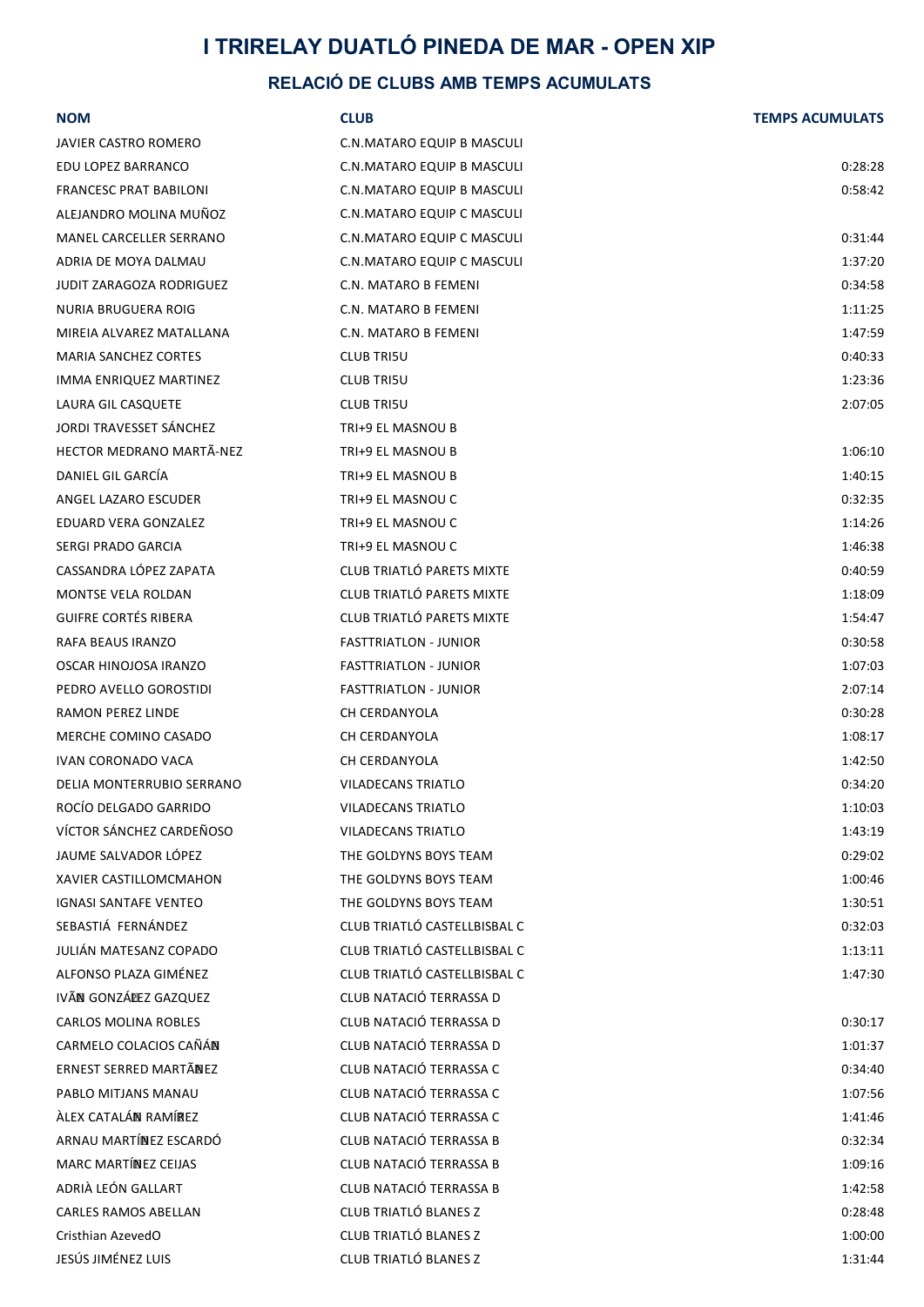#### **NOM CLUB TEMPS ACUMULATS**

| CARLES BLANCO CONDE      | CLUBTTRIATLÓ CASTELLBISBAL B          | 0:28:41 |
|--------------------------|---------------------------------------|---------|
| ISIDRE OT PADILLA        | CLUBTTRIATLÓ CASTELLBISBAL B          | 0:57:40 |
| MIGUEL NOCELO ZARATE     | CLUBTTRIATLÓ CASTELLBISBAL B          | 1:29:37 |
| DAVID VILLAGRASA         | CLUB NATACIÓ SITGES MASC D            | 0:31:50 |
| DANIEL PAVÓN             | CLUB NATACIÓ SITGES MASC D            | 1:06:53 |
| JAVIER FRANCO            | CLUB NATACIÓ SITGES MASC D            | 1:43:32 |
| LUCIANO FISCHER          | CLUB NATACIÓ SITGES MASC C            | 0:29:55 |
| MIGUEL RUIZ              | CLUB NATACIÓ SITGES MASC C            | 1:01:33 |
| NACHO ALCARAZ            | CLUB NATACIÓ SITGES MASC C            | 1:32:59 |
| MARC GASPAR              | CLUB NATACIÓ SITGES MASC B            | 0:32:46 |
| JOSE GONZALVEZ           | CLUB NATACIÓ SITGES MASC B            | 1:08:56 |
| JOSEP CAMPRUBI           | CLUB NATACIÓ SITGES MASC B            | 1:43:13 |
| CRISTINA ALDEHUELA       | CLUB NATACIÓ SITGES FEM B             |         |
| JUDITH DIAZ BATLLE       | CLUB NATACIÓ SITGES FEM B             | 1:14:41 |
| TATIANA NORIEGA          | CLUB NATACIÓ SITGES FEM B             | 1:52:03 |
| LUIS GRIMA REYES         | CLUB TRIATLO BADIA - MISTER TEAM      | 0:36:39 |
| ANDREU GARCIA PUEYO      | CLUB TRIATLO BADIA - MISTER TEAM      | 1:08:51 |
| MARC ARRIAZA I BOSCH     | CLUB TRIATLO BADIA - MISTER TEAM      | 1:40:08 |
| MARC RUIZ JIMENEZ        | CLUB TRIATLO BADIA - RUIZ TEAM        | 0:28:08 |
| RAUL RUIZ JIMENEZ        | <b>CLUB TRIATLO BADIA - RUIZ TEAM</b> | 0:31:52 |
| RAFAEL RUIZ ROMERO       | CLUB TRIATLO BADIA - RUIZ TEAM        | 1:09:48 |
| SERGIO CARA QUERO        | CLUB TRIATLÓ PARETS B                 | 0:30:12 |
| ALBERT TRULLÀS JIMÉNEZ   | <b>CLUB TRIATLÓ PARETS B</b>          | 1:01:21 |
| JUANJO CARBALLO NAVARRO  | <b>CLUB TRIATLÓ PARETS B</b>          | 1:32:30 |
| SERGI TIBURCIO           | SKY IS THE LIMIT                      | 0:37:09 |
| ANNA COMULADA PERXACHS   | <b>SKY IS THE LIMIT</b>               | 1:18:31 |
| ALEX PUJOS JULIA         | SKY IS THE LIMIT                      | 1:56:23 |
| ALBERTO DÍAZ LÓPEZ       | CLUB TRIATLÓ BLANES- TRIVAG@S         | 0:28:12 |
| MARC TARROCH GARCIA      | CLUB TRIATLÓ BLANES- TRIVAG@S         | 1:00:22 |
| IRENE RODRÍGUEZ GÜELL    | CLUB TRIATLÓ BLANES- TRIVAG@S         | 1:36:55 |
| MANEL GARCÍA FERRER      | <b>CLUB TRIATLO BLANES</b>            |         |
| NURIA TIJERO GONZÁLEZ    | <b>CLUB TRIATLO BLANES</b>            | 1:15:52 |
| EVA FONTCUBERTA MARTINEZ | <b>CLUB TRIATLO BLANES</b>            | 1:54:54 |
| LAURA JIMÉNEZ SIERRA     | <b>BLANES POWER</b>                   | 0:42:57 |
| SARA CASAS GARCIA        | <b>BLANES POWER</b>                   | 1:24:28 |
| Francesc Riera Carreras  | <b>BLANES POWER</b>                   | 1:59:08 |
| ROQUE LOZANO CASTRO      | CE VILA OLÍMPICA OPEN                 | 0:32:58 |
| FRANCESCO FERRO          | CE VILA OLÍMPICA OPEN                 | 1:12:59 |
| RICARD MORRAL FERNÁNDEZ  | CE VILA OLÍMPICA OPEN                 | 1:49:03 |
| INÉS ARAGUNDE BELMONTE   | TEAMFLAQUER                           |         |
| MIREIA CAVERO SIBERA     | TEAMFLAQUER                           | 1:18:56 |
| POLINA KUZYAKINA         | TEAMFLAQUER                           | 1:59:11 |
| GABRIEL CAMPISTOL PRUJA  | <b>BANYOLES MAS-B</b>                 | 0:30:39 |
| LLUC VERDAGUER GIMFERRER | <b>BANYOLES MAS-B</b>                 | 1:06:00 |
| ELOI COMPTA TARAFA       | <b>BANYOLES MAS-B</b>                 | 1:36:24 |
| ANNA BARBA               | <b>BANYOLES FEM-A</b>                 | 0:45:38 |
| BERTA SANTOS JUIDIAS     | <b>BANYOLES FEM-A</b>                 | 1:28:32 |
| ANNA PASCUAL PICH        | <b>BANYOLES FEM-A</b>                 | 2:08:09 |
| JOAN ALARCON VILA        | <b>CLUB TRIATLO MONTORNES B</b>       | 0:28:56 |
| ESTEVE OLIVE BOIX        | <b>CLUB TRIATLO MONTORNES B</b>       | 0:58:08 |
| Jordi Bosch Anduig       | <b>CLUB TRIATLO MONTORNES B</b>       | 1:29:23 |
|                          |                                       |         |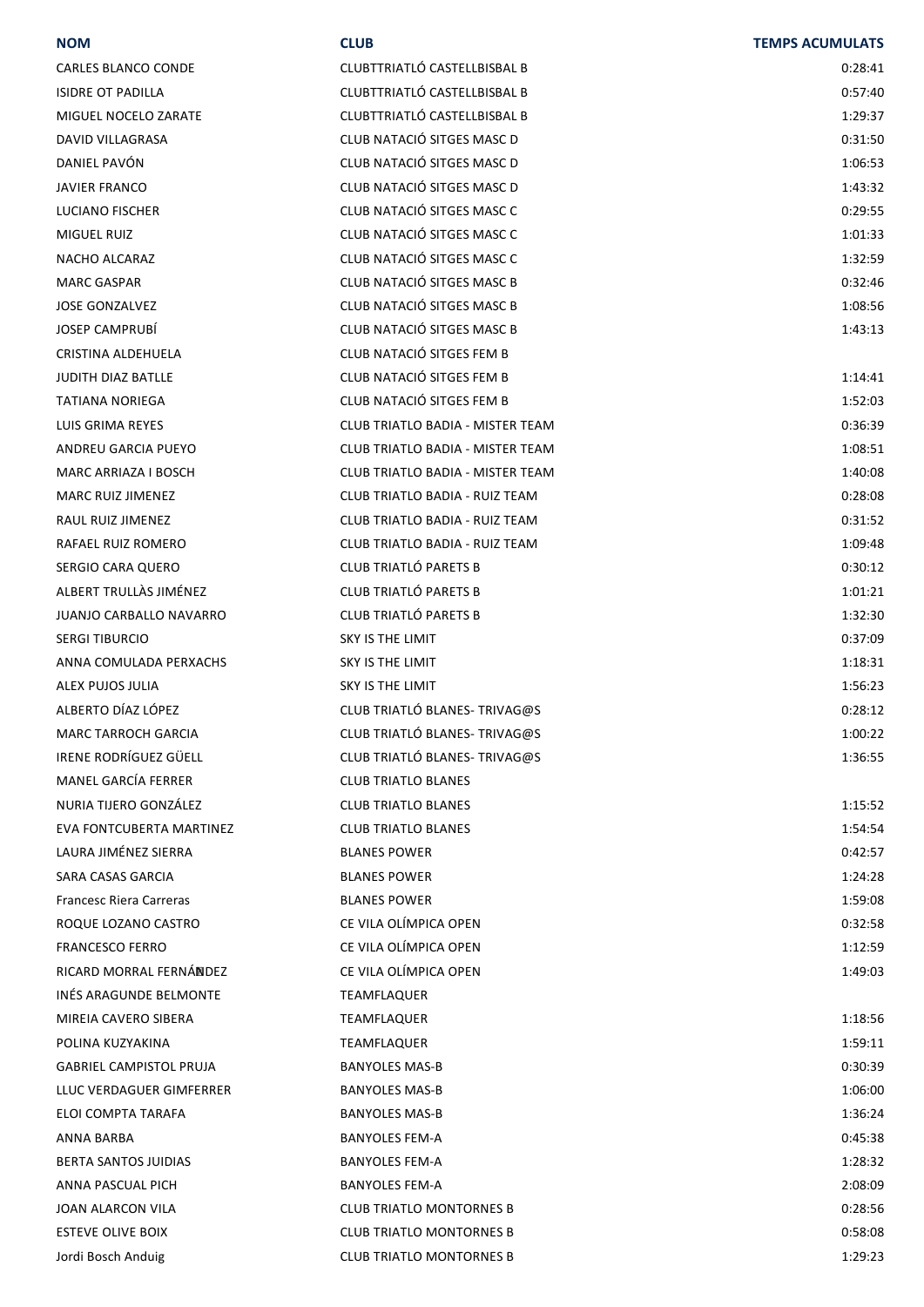| <b>NOM</b>                         | <b>CLUB</b>                  | <b>TEMPS ACUMULATS</b> |
|------------------------------------|------------------------------|------------------------|
| ROGER CALSINA FÍGOLS               | ALL4SPORT                    | 0:27:10                |
| MARC ORTEGA CÀCERES                | ALL4SPORT                    | 0:40:16                |
| ROGER COMELLAS ESPELT              | ALL4SPORT                    | 1:34:36                |
| <b>SERGIO CARMONA</b>              | CTBM "D"                     |                        |
| ALBERT BASCU                       | CTBM "D"                     | 0:32:20                |
| DANIEL MELLADO COMA                | CTBM "D"                     | 1:40:00                |
| CRISTINA BATLLES PROKUSHEVA        | <b>FASTTRIATLO FEM CADET</b> |                        |
| CLARA PESO DOMINGUEZ               | <b>FASTTRIATLO FEM CADET</b> | 1:12:24                |
| MARTA MARTIN-MORA                  | FASTTRIATLO FEM CADET        | 1:49:40                |
| RAQUEL LLOP RáFALES                | FASTLEMON                    | 0:40:14                |
| <b>LORENA MARMANEU GIL</b>         | FASTLEMON                    | 1:17:41                |
| XAVI COROMINAS NAVARRETE           | <b>FASTLEMON</b>             | 1:58:06                |
| JORDI CANTÃ <sup>3</sup> CéSPEDES  | CTBM B                       | 0:28:49                |
| <b>Eduard Rosa Garcia</b>          | CTBM B                       | 1:01:43                |
| Francisco Gomez Castro             | CTBM B                       | 1:34:00                |
| FÉLIX CARMONA                      | C. E. PICORNELL B            | 0:32:57                |
| <b>JORDI BAUS</b>                  | C. E. PICORNELL B            | 1:06:41                |
| <b>MANEL MOLINA</b>                | C. E. PICORNELL B            | 1:39:44                |
| LAURENCE PRIGENT                   | CTBM MIXTE A                 | 0:32:56                |
| MARTÍN CÁRDENAS ACEDO              | <b>CTBM MIXTE A</b>          | 1:08:51                |
| Sergio Romera Herraiz              | <b>CTBM MIXTE A</b>          | 1:42:06                |
| JAVIER HERRERA CONSTANS            | ARBUSTRUS TEAM               | 0:36:34                |
| IÑAKI ARRUGAETA CARRETERO          | <b>ARBUSTRUS TEAM</b>        | 1:11:17                |
| <b>OSCAR HERREA CONSTANS</b>       | ARBUSTRUS TEAM               | 1:44:57                |
| ARANTXA CLAVELL FONT               | <b>CLUB TRIATLO ATLES 3</b>  | 0:41:41                |
| <b>TXELL SOLER RODRIGO</b>         | <b>CLUB TRIATLO ATLES 3</b>  | 1:21:41                |
| VICENÇ COMBALIA MARTÃNEZ           | <b>CLUB TRIATLO ATLES 3</b>  | 1:57:29                |
| YVONNE KONAN KÜHLMAN               | <b>CLUB TRIATLO ATLES 2</b>  | 0:37:20                |
| ELIZABETH CABELLO GIL              | CLUB TRIATLO ATLES 2         | 1:18:40                |
| JESSICA ROJAS RODRÍGUEZ            | <b>CLUB TRIATLO ATLES 2</b>  | 1:57:58                |
| <b>IGNASI CERDA EMBUENA</b>        | <b>CLUB TRIATLO ATLES 1</b>  | 0:36:32                |
| MARIO FERNÁNDEZ GONZÁLEZ           | <b>CLUB TRIATLO ATLES 1</b>  | 1:15:24                |
| ROBERT FLORES SERRANO              | <b>CLUB TRIATLO ATLES 1</b>  | 1:50:49                |
| JOAQUIM VIVES DE LA CORTADA CUENCA | <b>CTBM</b>                  |                        |
| ALBERT GUILLOT ROSELL              | <b>CTBM</b>                  | 0:32:13                |
| ARNAU BERENGER MARTÍNEZ            | <b>CTBM</b>                  | 1:40:18                |
| ALEX DIAZ LEÓN                     | CTBM "C"                     |                        |
| JORDI LOBATO TORREÑO               | CTBM "C"                     | 1:01:20                |
| ORIOL MAYNERIS PERXACHS            | CTBM "C"                     | 1:31:54                |
| SILVIA RIAL VILAR                  | FASTPIÑA                     | 0:41:44                |
| <b>ROCIO TORRE RUIZ</b>            | <b>FASTPIÑA</b>              | 1:22:51                |
| <b>GUILLEM FARRÉ VILLENA</b>       | FASTPIÑA                     | 1:56:58                |
| DIEGO DE LA TORRE MORALES          | CTBM "F"                     | 0:33:57                |
| PERE MUNNÉ VENTURA                 | CTBM "F"                     | 1:11:23                |
| DAVID FERNANDEZ FUGAROLAS          | CTBM "F"                     | 1:46:13                |
| CARLOTA RUIZ BANET                 | FASTTAPPLE                   | 0:37:45                |
| SUSANA DE LA FUENTE ROBLEDILLO     | FASTTAPPLE                   | 1:16:53                |
| MARC VILAR CARDELLACH              | FASTTAPPLE                   | 1:51:16                |
| SERGI RODRIGUEZ GIMENEZ            |                              | 0:33:13                |
| <b>RUTH TARRES RODRIGUEZ</b>       | CHALLENGE<br>CHALLENGE       | 1:13:29                |
| JUDIT TARRES MASSANES              | CHALLENGE                    | 2:03:06                |
|                                    |                              |                        |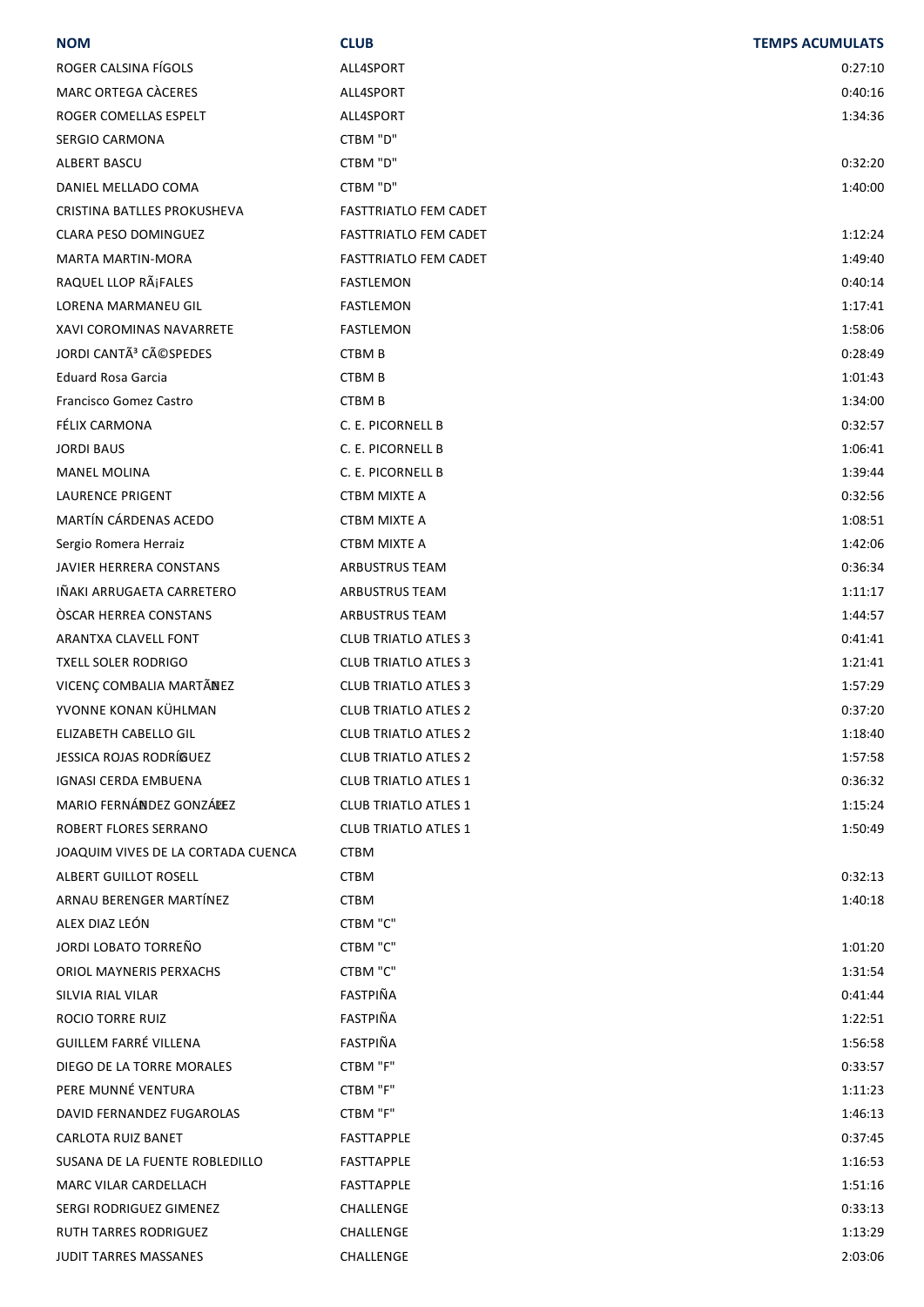| LAURA LÓPEZ COLÁS<br>1:15:27<br><b>IMHeart</b><br>ANA TURULL SERRATOSA<br><b>IMHeart</b><br>1:54:10<br>ANDREA VÁZQUEZ SÁNCHEZ<br>TRIMASNOU EL MASNOU<br>MIRIAM UBACH PELLICER<br>TRIMASNOU EL MASNOU<br>0:36:41<br>JOSEP ORIOL MARTÃ-NEZ PICÓ<br>TRIMASNOU EL MASNOU<br>1:17:54<br><b>IVAN MORALES MARTIN</b><br>LES TRITORTUGUES DE LA GARRIGA B<br><b>XAVIER FONTSERE ROVIRA</b><br>LES TRITORTUGUES DE LA GARRIGA B<br>LES TRITORTUGUES DE LA GARRIGA B<br>0:33:52<br>KIKO SALA MARTINEZ<br>0:33:55<br>ARIADNA COLL<br>VO2 TEAM<br>1:13:14<br>LAIA MONTOLIU<br>VO <sub>2</sub> TEAM<br>1:50:49<br>ALEXANDRA LOPEZ<br>VO <sub>2</sub> TEAM<br>RUBÉN TOLEDANO MARTÍN<br>TRIATLÓ AMICS DE RIUDOMS<br>TRIATLÓ AMICS DE RIUDOMS<br>DANIEL MARTINEZ FERNANDEZ<br>0:35:19<br><b>ISABEL GÓMEZ FARGAS</b><br>TRIATLÓ AMICS DE RIUDOMS<br>1:09:07<br>CLUB TRIATLÓ PARETS C<br>PEDRO BERMUDEZ MARMOL<br>0:28:02<br>JOAN DE LA TORRE JIMÉNEZ<br>CLUB TRIATLÓ PARETS C<br>1:00:33<br>MIGUEL ANGEL GARCÍA RODRÍGUEZ<br>CLUB TRIATLÓ PARETS C<br>1:32:50<br>LIDIA PÉREZ RAMOS<br><b>TRITORTUGUES FEMENÍ-OPEN</b><br>0:40:12<br>ELISABET SÁNCHEZ EXPÓSITO<br>TRITORTUGUES FEMENÍ-OPEN<br>1:25:56<br><b>TRITORTUGUES FEMENÍ-OPEN</b><br>RAQUEL SANTANO CARRETERO<br>2:05:56<br>MARC BASSA I GÓMEZ<br>TRIATLÓ GIRONA COSTA BRAVA TRADEINN B<br>0:29:44<br>TRIATLÓ GIRONA COSTA BRAVA TRADEINN B<br>Jordi Fortià Batallé<br>1:01:44<br>TRIATLÓ GIRONA COSTA BRAVA TRADEINN B<br>Joel Bosch Guerrero<br>1:34:23<br>OLGA MARTIN RUBIO<br>TEAM CALELLA TRIATHLON FEM<br>0:38:09<br>TEAM CALELLA TRIATHLON FEM<br>LAURA MONTANER CHULVI<br>1:15:42<br>IRENE MELINA ARAQUE BEKKING<br>TEAM CALELLA TRIATHLON FEM<br>1:52:21<br>TEAM CALELLA TRIATHLON MAS B<br>JORDI FLORENSA GAMUNDI<br><b>MARC BUSQUETS SANS</b><br>TEAM CALELLA TRIATHLON MAS B<br>0:30:38<br>SANTI LLAUGER GISPERT<br>TEAM CALELLA TRIATHLON MAS B<br>1:34:38<br>ADRIÀ MITJÀ<br>TEAM CALELLA TRIATHLON MAS C<br>0:31:56<br><b>ISAAC IGLESIAS MOLIST</b><br>TEAM CALELLA TRIATHLON MAS C<br>1:04:21<br><b>CRISTIAN ARMENGOL</b><br>TEAM CALELLA TRIATHLON MAS C<br>1:34:25<br>TEAM CALELLA TRIATHLON MAS D<br><b>TONI ROMERO</b><br>TEAM CALELLA TRIATHLON MAS D<br>KARLOS VIANA CATALAN<br>0:34:23<br>TEAM CALELLA TRIATHLON MAS D<br>1:49:42<br><b>TONI TORTOSA</b><br><b>GERARD SAGUES MITJANA</b><br>CLUB ESPORTIU PICORNELL C<br>CLUB ESPORTIU PICORNELL C<br>LLORENÇ ARNAU GUITART<br>0:32:47<br><b>CLUB ESPORTIU PICORNELL C</b><br><b>JORDI VIURA ORIOL</b><br>1:52:18<br>CÉSAR ARAUZO LLOBET<br>0:30:07<br><b>CNB MIXTO</b><br><b>MARTA COSENO BOFILL</b><br>1:08:13<br><b>CNB MIXTO</b> |
|-------------------------------------------------------------------------------------------------------------------------------------------------------------------------------------------------------------------------------------------------------------------------------------------------------------------------------------------------------------------------------------------------------------------------------------------------------------------------------------------------------------------------------------------------------------------------------------------------------------------------------------------------------------------------------------------------------------------------------------------------------------------------------------------------------------------------------------------------------------------------------------------------------------------------------------------------------------------------------------------------------------------------------------------------------------------------------------------------------------------------------------------------------------------------------------------------------------------------------------------------------------------------------------------------------------------------------------------------------------------------------------------------------------------------------------------------------------------------------------------------------------------------------------------------------------------------------------------------------------------------------------------------------------------------------------------------------------------------------------------------------------------------------------------------------------------------------------------------------------------------------------------------------------------------------------------------------------------------------------------------------------------------------------------------------------------------------------------------------------------------------------------------------------------------------------------------------------------------------------------------------------------------------------------------------------------------------------------------------------------------------------------------------------------------------------------------------------------------------------------------------------------------------------------------------------------------------------------------------------------------------------------------|
|                                                                                                                                                                                                                                                                                                                                                                                                                                                                                                                                                                                                                                                                                                                                                                                                                                                                                                                                                                                                                                                                                                                                                                                                                                                                                                                                                                                                                                                                                                                                                                                                                                                                                                                                                                                                                                                                                                                                                                                                                                                                                                                                                                                                                                                                                                                                                                                                                                                                                                                                                                                                                                                 |
|                                                                                                                                                                                                                                                                                                                                                                                                                                                                                                                                                                                                                                                                                                                                                                                                                                                                                                                                                                                                                                                                                                                                                                                                                                                                                                                                                                                                                                                                                                                                                                                                                                                                                                                                                                                                                                                                                                                                                                                                                                                                                                                                                                                                                                                                                                                                                                                                                                                                                                                                                                                                                                                 |
|                                                                                                                                                                                                                                                                                                                                                                                                                                                                                                                                                                                                                                                                                                                                                                                                                                                                                                                                                                                                                                                                                                                                                                                                                                                                                                                                                                                                                                                                                                                                                                                                                                                                                                                                                                                                                                                                                                                                                                                                                                                                                                                                                                                                                                                                                                                                                                                                                                                                                                                                                                                                                                                 |
|                                                                                                                                                                                                                                                                                                                                                                                                                                                                                                                                                                                                                                                                                                                                                                                                                                                                                                                                                                                                                                                                                                                                                                                                                                                                                                                                                                                                                                                                                                                                                                                                                                                                                                                                                                                                                                                                                                                                                                                                                                                                                                                                                                                                                                                                                                                                                                                                                                                                                                                                                                                                                                                 |
|                                                                                                                                                                                                                                                                                                                                                                                                                                                                                                                                                                                                                                                                                                                                                                                                                                                                                                                                                                                                                                                                                                                                                                                                                                                                                                                                                                                                                                                                                                                                                                                                                                                                                                                                                                                                                                                                                                                                                                                                                                                                                                                                                                                                                                                                                                                                                                                                                                                                                                                                                                                                                                                 |
|                                                                                                                                                                                                                                                                                                                                                                                                                                                                                                                                                                                                                                                                                                                                                                                                                                                                                                                                                                                                                                                                                                                                                                                                                                                                                                                                                                                                                                                                                                                                                                                                                                                                                                                                                                                                                                                                                                                                                                                                                                                                                                                                                                                                                                                                                                                                                                                                                                                                                                                                                                                                                                                 |
|                                                                                                                                                                                                                                                                                                                                                                                                                                                                                                                                                                                                                                                                                                                                                                                                                                                                                                                                                                                                                                                                                                                                                                                                                                                                                                                                                                                                                                                                                                                                                                                                                                                                                                                                                                                                                                                                                                                                                                                                                                                                                                                                                                                                                                                                                                                                                                                                                                                                                                                                                                                                                                                 |
|                                                                                                                                                                                                                                                                                                                                                                                                                                                                                                                                                                                                                                                                                                                                                                                                                                                                                                                                                                                                                                                                                                                                                                                                                                                                                                                                                                                                                                                                                                                                                                                                                                                                                                                                                                                                                                                                                                                                                                                                                                                                                                                                                                                                                                                                                                                                                                                                                                                                                                                                                                                                                                                 |
|                                                                                                                                                                                                                                                                                                                                                                                                                                                                                                                                                                                                                                                                                                                                                                                                                                                                                                                                                                                                                                                                                                                                                                                                                                                                                                                                                                                                                                                                                                                                                                                                                                                                                                                                                                                                                                                                                                                                                                                                                                                                                                                                                                                                                                                                                                                                                                                                                                                                                                                                                                                                                                                 |
|                                                                                                                                                                                                                                                                                                                                                                                                                                                                                                                                                                                                                                                                                                                                                                                                                                                                                                                                                                                                                                                                                                                                                                                                                                                                                                                                                                                                                                                                                                                                                                                                                                                                                                                                                                                                                                                                                                                                                                                                                                                                                                                                                                                                                                                                                                                                                                                                                                                                                                                                                                                                                                                 |
|                                                                                                                                                                                                                                                                                                                                                                                                                                                                                                                                                                                                                                                                                                                                                                                                                                                                                                                                                                                                                                                                                                                                                                                                                                                                                                                                                                                                                                                                                                                                                                                                                                                                                                                                                                                                                                                                                                                                                                                                                                                                                                                                                                                                                                                                                                                                                                                                                                                                                                                                                                                                                                                 |
|                                                                                                                                                                                                                                                                                                                                                                                                                                                                                                                                                                                                                                                                                                                                                                                                                                                                                                                                                                                                                                                                                                                                                                                                                                                                                                                                                                                                                                                                                                                                                                                                                                                                                                                                                                                                                                                                                                                                                                                                                                                                                                                                                                                                                                                                                                                                                                                                                                                                                                                                                                                                                                                 |
|                                                                                                                                                                                                                                                                                                                                                                                                                                                                                                                                                                                                                                                                                                                                                                                                                                                                                                                                                                                                                                                                                                                                                                                                                                                                                                                                                                                                                                                                                                                                                                                                                                                                                                                                                                                                                                                                                                                                                                                                                                                                                                                                                                                                                                                                                                                                                                                                                                                                                                                                                                                                                                                 |
|                                                                                                                                                                                                                                                                                                                                                                                                                                                                                                                                                                                                                                                                                                                                                                                                                                                                                                                                                                                                                                                                                                                                                                                                                                                                                                                                                                                                                                                                                                                                                                                                                                                                                                                                                                                                                                                                                                                                                                                                                                                                                                                                                                                                                                                                                                                                                                                                                                                                                                                                                                                                                                                 |
|                                                                                                                                                                                                                                                                                                                                                                                                                                                                                                                                                                                                                                                                                                                                                                                                                                                                                                                                                                                                                                                                                                                                                                                                                                                                                                                                                                                                                                                                                                                                                                                                                                                                                                                                                                                                                                                                                                                                                                                                                                                                                                                                                                                                                                                                                                                                                                                                                                                                                                                                                                                                                                                 |
|                                                                                                                                                                                                                                                                                                                                                                                                                                                                                                                                                                                                                                                                                                                                                                                                                                                                                                                                                                                                                                                                                                                                                                                                                                                                                                                                                                                                                                                                                                                                                                                                                                                                                                                                                                                                                                                                                                                                                                                                                                                                                                                                                                                                                                                                                                                                                                                                                                                                                                                                                                                                                                                 |
|                                                                                                                                                                                                                                                                                                                                                                                                                                                                                                                                                                                                                                                                                                                                                                                                                                                                                                                                                                                                                                                                                                                                                                                                                                                                                                                                                                                                                                                                                                                                                                                                                                                                                                                                                                                                                                                                                                                                                                                                                                                                                                                                                                                                                                                                                                                                                                                                                                                                                                                                                                                                                                                 |
|                                                                                                                                                                                                                                                                                                                                                                                                                                                                                                                                                                                                                                                                                                                                                                                                                                                                                                                                                                                                                                                                                                                                                                                                                                                                                                                                                                                                                                                                                                                                                                                                                                                                                                                                                                                                                                                                                                                                                                                                                                                                                                                                                                                                                                                                                                                                                                                                                                                                                                                                                                                                                                                 |
|                                                                                                                                                                                                                                                                                                                                                                                                                                                                                                                                                                                                                                                                                                                                                                                                                                                                                                                                                                                                                                                                                                                                                                                                                                                                                                                                                                                                                                                                                                                                                                                                                                                                                                                                                                                                                                                                                                                                                                                                                                                                                                                                                                                                                                                                                                                                                                                                                                                                                                                                                                                                                                                 |
|                                                                                                                                                                                                                                                                                                                                                                                                                                                                                                                                                                                                                                                                                                                                                                                                                                                                                                                                                                                                                                                                                                                                                                                                                                                                                                                                                                                                                                                                                                                                                                                                                                                                                                                                                                                                                                                                                                                                                                                                                                                                                                                                                                                                                                                                                                                                                                                                                                                                                                                                                                                                                                                 |
|                                                                                                                                                                                                                                                                                                                                                                                                                                                                                                                                                                                                                                                                                                                                                                                                                                                                                                                                                                                                                                                                                                                                                                                                                                                                                                                                                                                                                                                                                                                                                                                                                                                                                                                                                                                                                                                                                                                                                                                                                                                                                                                                                                                                                                                                                                                                                                                                                                                                                                                                                                                                                                                 |
|                                                                                                                                                                                                                                                                                                                                                                                                                                                                                                                                                                                                                                                                                                                                                                                                                                                                                                                                                                                                                                                                                                                                                                                                                                                                                                                                                                                                                                                                                                                                                                                                                                                                                                                                                                                                                                                                                                                                                                                                                                                                                                                                                                                                                                                                                                                                                                                                                                                                                                                                                                                                                                                 |
|                                                                                                                                                                                                                                                                                                                                                                                                                                                                                                                                                                                                                                                                                                                                                                                                                                                                                                                                                                                                                                                                                                                                                                                                                                                                                                                                                                                                                                                                                                                                                                                                                                                                                                                                                                                                                                                                                                                                                                                                                                                                                                                                                                                                                                                                                                                                                                                                                                                                                                                                                                                                                                                 |
|                                                                                                                                                                                                                                                                                                                                                                                                                                                                                                                                                                                                                                                                                                                                                                                                                                                                                                                                                                                                                                                                                                                                                                                                                                                                                                                                                                                                                                                                                                                                                                                                                                                                                                                                                                                                                                                                                                                                                                                                                                                                                                                                                                                                                                                                                                                                                                                                                                                                                                                                                                                                                                                 |
|                                                                                                                                                                                                                                                                                                                                                                                                                                                                                                                                                                                                                                                                                                                                                                                                                                                                                                                                                                                                                                                                                                                                                                                                                                                                                                                                                                                                                                                                                                                                                                                                                                                                                                                                                                                                                                                                                                                                                                                                                                                                                                                                                                                                                                                                                                                                                                                                                                                                                                                                                                                                                                                 |
|                                                                                                                                                                                                                                                                                                                                                                                                                                                                                                                                                                                                                                                                                                                                                                                                                                                                                                                                                                                                                                                                                                                                                                                                                                                                                                                                                                                                                                                                                                                                                                                                                                                                                                                                                                                                                                                                                                                                                                                                                                                                                                                                                                                                                                                                                                                                                                                                                                                                                                                                                                                                                                                 |
|                                                                                                                                                                                                                                                                                                                                                                                                                                                                                                                                                                                                                                                                                                                                                                                                                                                                                                                                                                                                                                                                                                                                                                                                                                                                                                                                                                                                                                                                                                                                                                                                                                                                                                                                                                                                                                                                                                                                                                                                                                                                                                                                                                                                                                                                                                                                                                                                                                                                                                                                                                                                                                                 |
|                                                                                                                                                                                                                                                                                                                                                                                                                                                                                                                                                                                                                                                                                                                                                                                                                                                                                                                                                                                                                                                                                                                                                                                                                                                                                                                                                                                                                                                                                                                                                                                                                                                                                                                                                                                                                                                                                                                                                                                                                                                                                                                                                                                                                                                                                                                                                                                                                                                                                                                                                                                                                                                 |
|                                                                                                                                                                                                                                                                                                                                                                                                                                                                                                                                                                                                                                                                                                                                                                                                                                                                                                                                                                                                                                                                                                                                                                                                                                                                                                                                                                                                                                                                                                                                                                                                                                                                                                                                                                                                                                                                                                                                                                                                                                                                                                                                                                                                                                                                                                                                                                                                                                                                                                                                                                                                                                                 |
|                                                                                                                                                                                                                                                                                                                                                                                                                                                                                                                                                                                                                                                                                                                                                                                                                                                                                                                                                                                                                                                                                                                                                                                                                                                                                                                                                                                                                                                                                                                                                                                                                                                                                                                                                                                                                                                                                                                                                                                                                                                                                                                                                                                                                                                                                                                                                                                                                                                                                                                                                                                                                                                 |
|                                                                                                                                                                                                                                                                                                                                                                                                                                                                                                                                                                                                                                                                                                                                                                                                                                                                                                                                                                                                                                                                                                                                                                                                                                                                                                                                                                                                                                                                                                                                                                                                                                                                                                                                                                                                                                                                                                                                                                                                                                                                                                                                                                                                                                                                                                                                                                                                                                                                                                                                                                                                                                                 |
|                                                                                                                                                                                                                                                                                                                                                                                                                                                                                                                                                                                                                                                                                                                                                                                                                                                                                                                                                                                                                                                                                                                                                                                                                                                                                                                                                                                                                                                                                                                                                                                                                                                                                                                                                                                                                                                                                                                                                                                                                                                                                                                                                                                                                                                                                                                                                                                                                                                                                                                                                                                                                                                 |
|                                                                                                                                                                                                                                                                                                                                                                                                                                                                                                                                                                                                                                                                                                                                                                                                                                                                                                                                                                                                                                                                                                                                                                                                                                                                                                                                                                                                                                                                                                                                                                                                                                                                                                                                                                                                                                                                                                                                                                                                                                                                                                                                                                                                                                                                                                                                                                                                                                                                                                                                                                                                                                                 |
|                                                                                                                                                                                                                                                                                                                                                                                                                                                                                                                                                                                                                                                                                                                                                                                                                                                                                                                                                                                                                                                                                                                                                                                                                                                                                                                                                                                                                                                                                                                                                                                                                                                                                                                                                                                                                                                                                                                                                                                                                                                                                                                                                                                                                                                                                                                                                                                                                                                                                                                                                                                                                                                 |
|                                                                                                                                                                                                                                                                                                                                                                                                                                                                                                                                                                                                                                                                                                                                                                                                                                                                                                                                                                                                                                                                                                                                                                                                                                                                                                                                                                                                                                                                                                                                                                                                                                                                                                                                                                                                                                                                                                                                                                                                                                                                                                                                                                                                                                                                                                                                                                                                                                                                                                                                                                                                                                                 |
|                                                                                                                                                                                                                                                                                                                                                                                                                                                                                                                                                                                                                                                                                                                                                                                                                                                                                                                                                                                                                                                                                                                                                                                                                                                                                                                                                                                                                                                                                                                                                                                                                                                                                                                                                                                                                                                                                                                                                                                                                                                                                                                                                                                                                                                                                                                                                                                                                                                                                                                                                                                                                                                 |
|                                                                                                                                                                                                                                                                                                                                                                                                                                                                                                                                                                                                                                                                                                                                                                                                                                                                                                                                                                                                                                                                                                                                                                                                                                                                                                                                                                                                                                                                                                                                                                                                                                                                                                                                                                                                                                                                                                                                                                                                                                                                                                                                                                                                                                                                                                                                                                                                                                                                                                                                                                                                                                                 |
|                                                                                                                                                                                                                                                                                                                                                                                                                                                                                                                                                                                                                                                                                                                                                                                                                                                                                                                                                                                                                                                                                                                                                                                                                                                                                                                                                                                                                                                                                                                                                                                                                                                                                                                                                                                                                                                                                                                                                                                                                                                                                                                                                                                                                                                                                                                                                                                                                                                                                                                                                                                                                                                 |
|                                                                                                                                                                                                                                                                                                                                                                                                                                                                                                                                                                                                                                                                                                                                                                                                                                                                                                                                                                                                                                                                                                                                                                                                                                                                                                                                                                                                                                                                                                                                                                                                                                                                                                                                                                                                                                                                                                                                                                                                                                                                                                                                                                                                                                                                                                                                                                                                                                                                                                                                                                                                                                                 |
|                                                                                                                                                                                                                                                                                                                                                                                                                                                                                                                                                                                                                                                                                                                                                                                                                                                                                                                                                                                                                                                                                                                                                                                                                                                                                                                                                                                                                                                                                                                                                                                                                                                                                                                                                                                                                                                                                                                                                                                                                                                                                                                                                                                                                                                                                                                                                                                                                                                                                                                                                                                                                                                 |
| <b>BRU CALPE CAPELLADES</b><br><b>CNB MIXTO</b><br>1:38:14                                                                                                                                                                                                                                                                                                                                                                                                                                                                                                                                                                                                                                                                                                                                                                                                                                                                                                                                                                                                                                                                                                                                                                                                                                                                                                                                                                                                                                                                                                                                                                                                                                                                                                                                                                                                                                                                                                                                                                                                                                                                                                                                                                                                                                                                                                                                                                                                                                                                                                                                                                                      |
| RAFAEL FORCADELL FARELL<br>0:28:51<br>CNB MASCULINO                                                                                                                                                                                                                                                                                                                                                                                                                                                                                                                                                                                                                                                                                                                                                                                                                                                                                                                                                                                                                                                                                                                                                                                                                                                                                                                                                                                                                                                                                                                                                                                                                                                                                                                                                                                                                                                                                                                                                                                                                                                                                                                                                                                                                                                                                                                                                                                                                                                                                                                                                                                             |
| POL CLEMENTE GONZALEZ<br>0:58:18<br>CNB MASCULINO                                                                                                                                                                                                                                                                                                                                                                                                                                                                                                                                                                                                                                                                                                                                                                                                                                                                                                                                                                                                                                                                                                                                                                                                                                                                                                                                                                                                                                                                                                                                                                                                                                                                                                                                                                                                                                                                                                                                                                                                                                                                                                                                                                                                                                                                                                                                                                                                                                                                                                                                                                                               |
| MARCEL CAMPRUBI PIJUAN<br>1:28:06<br>CNB MASCULINO                                                                                                                                                                                                                                                                                                                                                                                                                                                                                                                                                                                                                                                                                                                                                                                                                                                                                                                                                                                                                                                                                                                                                                                                                                                                                                                                                                                                                                                                                                                                                                                                                                                                                                                                                                                                                                                                                                                                                                                                                                                                                                                                                                                                                                                                                                                                                                                                                                                                                                                                                                                              |
| MARC JIMENEZ SERRALTA<br>TRIKIDS CASTELLBISBAL                                                                                                                                                                                                                                                                                                                                                                                                                                                                                                                                                                                                                                                                                                                                                                                                                                                                                                                                                                                                                                                                                                                                                                                                                                                                                                                                                                                                                                                                                                                                                                                                                                                                                                                                                                                                                                                                                                                                                                                                                                                                                                                                                                                                                                                                                                                                                                                                                                                                                                                                                                                                  |
| IKER PLAZA CARRASCO<br>TRIKIDS CASTELLBISBAL                                                                                                                                                                                                                                                                                                                                                                                                                                                                                                                                                                                                                                                                                                                                                                                                                                                                                                                                                                                                                                                                                                                                                                                                                                                                                                                                                                                                                                                                                                                                                                                                                                                                                                                                                                                                                                                                                                                                                                                                                                                                                                                                                                                                                                                                                                                                                                                                                                                                                                                                                                                                    |
| OSCAR SERRANO BERRAL<br>TRIKIDS CASTELLBISBAL<br>1:25:53                                                                                                                                                                                                                                                                                                                                                                                                                                                                                                                                                                                                                                                                                                                                                                                                                                                                                                                                                                                                                                                                                                                                                                                                                                                                                                                                                                                                                                                                                                                                                                                                                                                                                                                                                                                                                                                                                                                                                                                                                                                                                                                                                                                                                                                                                                                                                                                                                                                                                                                                                                                        |
|                                                                                                                                                                                                                                                                                                                                                                                                                                                                                                                                                                                                                                                                                                                                                                                                                                                                                                                                                                                                                                                                                                                                                                                                                                                                                                                                                                                                                                                                                                                                                                                                                                                                                                                                                                                                                                                                                                                                                                                                                                                                                                                                                                                                                                                                                                                                                                                                                                                                                                                                                                                                                                                 |
| JAVIER GÜEMES HERAS<br>0:29:49<br><b>I3TRIATHLON</b>                                                                                                                                                                                                                                                                                                                                                                                                                                                                                                                                                                                                                                                                                                                                                                                                                                                                                                                                                                                                                                                                                                                                                                                                                                                                                                                                                                                                                                                                                                                                                                                                                                                                                                                                                                                                                                                                                                                                                                                                                                                                                                                                                                                                                                                                                                                                                                                                                                                                                                                                                                                            |
| 1:08:28<br><b>MARC GIL SORRIBES</b><br><b>I3TRIATHLON</b>                                                                                                                                                                                                                                                                                                                                                                                                                                                                                                                                                                                                                                                                                                                                                                                                                                                                                                                                                                                                                                                                                                                                                                                                                                                                                                                                                                                                                                                                                                                                                                                                                                                                                                                                                                                                                                                                                                                                                                                                                                                                                                                                                                                                                                                                                                                                                                                                                                                                                                                                                                                       |

**NOM CLUB TEMPS ACUMULATS**